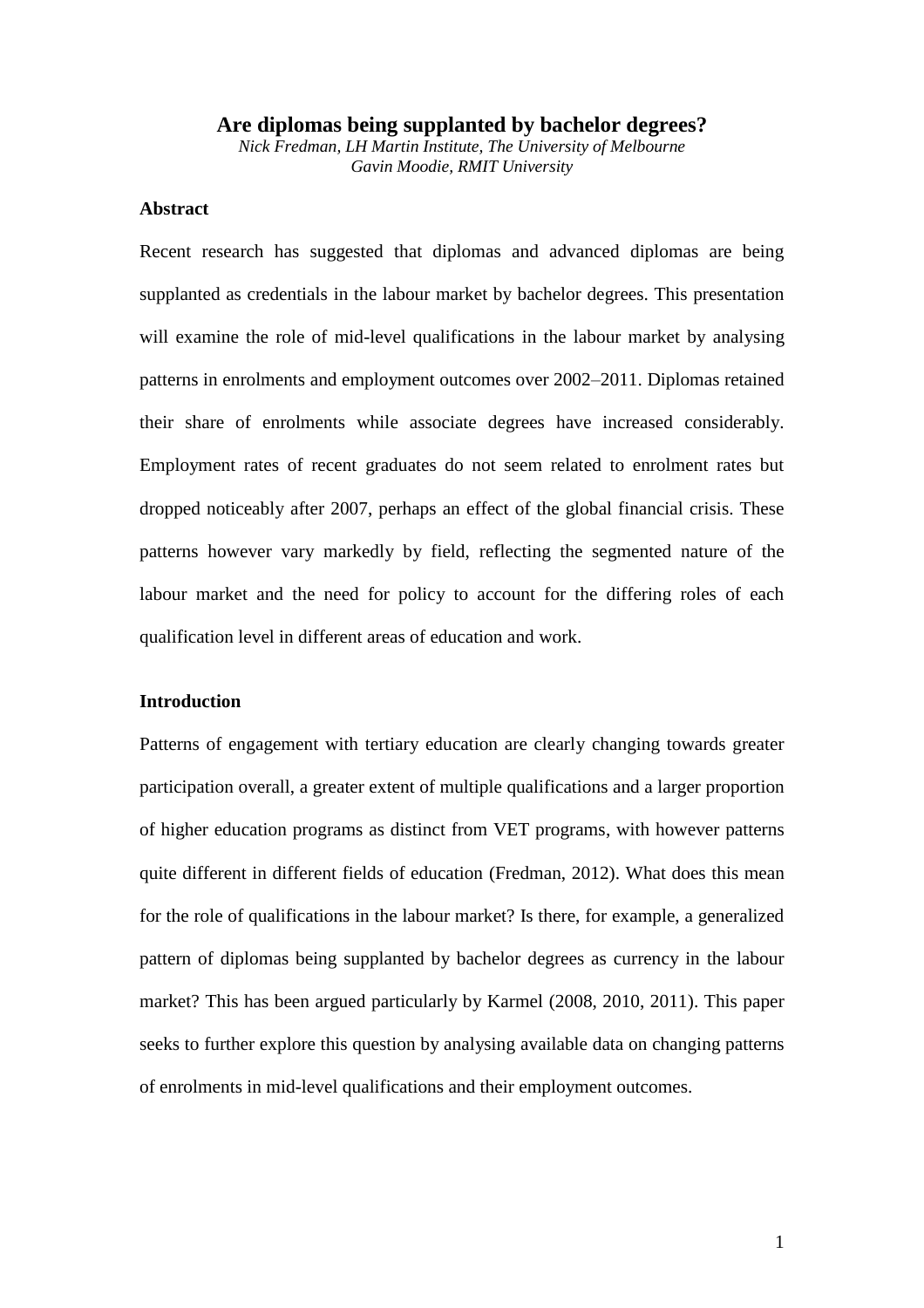While Karmel argued that diploma graduates were being displaced by bachelor graduates in employment, it is also worth examining whether diplomas are being displaced by associate degrees which have increased very strongly since 2005, though they remain a small proportion of enrolments. It is also possible that diplomas are losing enrolment share to certificates, or that enrolments in one level change independently of enrolments in other levels. This paper therefore defines as mid-level certificate IVs, diplomas, advanced diplomas, associate degrees and bachelor degrees and compares enrolments and outcomes for these qualifications.

## **Literature review**

The chief work considering the labour market currency of diplomas with respect to that of bachelor degrees has been undertaken by Karmel and colleagues. Karmel and Nguyen (2003) argued that the diploma has two roles: as a mid-level qualification preparing graduates for mid-level occupations and also as a 'cross over' qualification between vocational and higher education. In 2008 the Council of Australian Governments (2008, p. 7) 'agreed to double the number of higher qualification completions (diploma and advanced diploma) between 2009 and 2020'. However, Karmel (2008) observed that diploma enrolments had been static from 2003 to 2007 and that diploma graduates' occupation progression was being displaced by bachelor graduates. In further work Karmel (2010, 2011) showed that many of the jobs that required diplomas as the entry-level qualification now require degrees, and argued that diploma and degree graduates now compete for the same jobs.

Karmel's relevant work to date has not considered differences by field of education. Stanwick (2006) investigated the occupational and further education outcomes of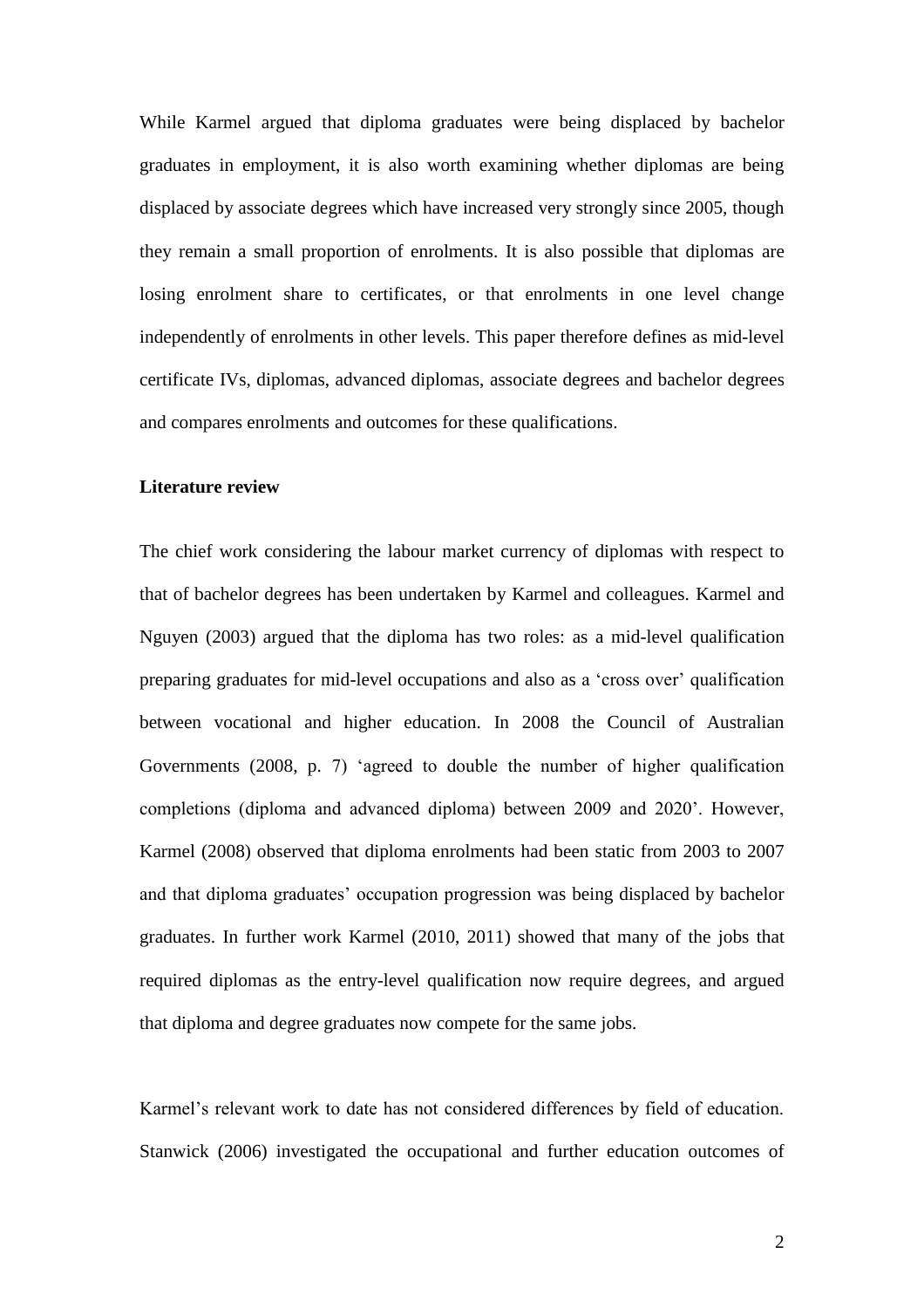upper-level VET qualifications — defined as diplomas and advanced diplomas. Stanwick considered whether such qualifications were successful in leading to employment at associate professional level or higher or to university study, using the 2003 Student Outcomes Survey. These two outcomes were found to vary markedly by age group and field of education. Investigating differences by field of education in tertiary education participation and occupational outcome importantly reinforces the evidence of labour market segmentation (Yu et al. 2012). It is argued by Wheelahan, Moodie and Buchanan (2011) that segmentation and barriers to advancement in the labour market are related to a lack of coherence between education and work in Australia, a lack which is however evident to quite different extents in different fields of education and work. Such arguments reinforce the need to consider processes within educational systems by field of education.

Karmel's theses were based on enrolment data from 2002 to 2007 and on census data on the jobs that holders of differing qualifications hold. As will be seen below, patterns in enrolment evident from 2002 to 2007 have not necessarily continued from 2008. This paper considers patterns of enrolment by level and field of qualification, and also the employment rates of graduates by level and field of qualification, to further examine the contention that diplomas are being displaced by degrees in the labour market.

#### **Method**

This paper uses NCVER and Commonwealth enrolment data, data from the NCVER's Student Outcomes Survey and data from the higher education Graduate Destination Survey. Note that as only course enrolments are considered, module completers are excluded from the NCVER data. Also note that NCVER enrolment figures for 2011

3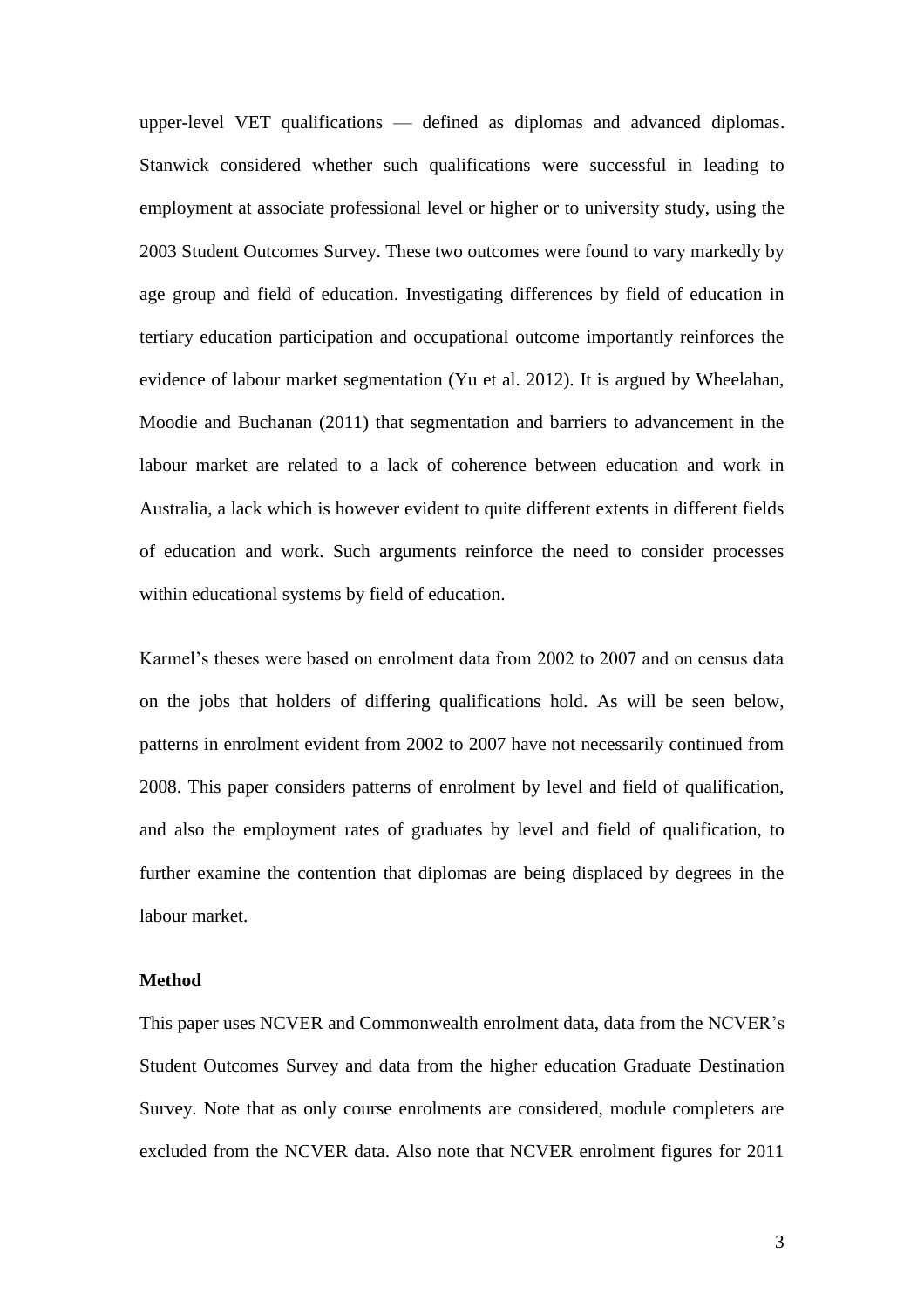were adjusted slightly in August 2012, after the data for this paper were collected. The actual figures for VET enrolments may then be slightly different from those presented here, but this would not affect the overall analyses and arguments. The method is the examination of descriptive statistics consisting of time series of enrolment and outcome variables, and cross-tabulations of these with fields of education, to consider overall patterns and change therein.

#### **Findings and discussion**

## *Patterns in enrolments*

We first consider full year training equivalents (student load) from 2002 to 2011 (Table 1) by qualification level. We note that vocational advanced diploma load fell by 4% over the period. However, vocational diploma load increased substantially since 2008, after Karmel (2008) asked what has been happening to vocational education and training diplomas and advanced diplomas, and by 68% from 2002 to 2011. However, student load in certificates IV increased by a much bigger 83%.

| Year                  | <b>Certificate</b><br>IV | <b>Diploma</b> | Advanced<br>diploma | Sub total<br><b>VET dips</b> | <b>Associate</b><br>degree | Bach deg<br>(pass) | Bach deg<br>(honours) |
|-----------------------|--------------------------|----------------|---------------------|------------------------------|----------------------------|--------------------|-----------------------|
| 2002                  | 71,891                   | 75,122         | 27,423              | 102,545                      | 24                         | 731                | $\mathbf 0$           |
| 2003                  | 75,775                   | 74,492         | 28,145              | 102,637                      | 0                          | 938                | 3                     |
| 2004                  | 74,903                   | 72,701         | 25,388              | 98,089                       | 0                          | 1,028              | 14                    |
| 2005                  | 74,567                   | 74,189         | 24,565              | 98,755                       | 0                          | 1,036              | 57                    |
| 2006                  | 77,429                   | 75,232         | 23,483              | 98,714                       | 113                        | 1,041              | 17                    |
| 2007                  | 82,753                   | 79,619         | 21,905              | 101,525                      | 157                        | 528                | $\mathbf 0$           |
| 2008                  | 84,037                   | 84,797         | 21,755              | 106,552                      | 0                          | 526                | $\mathbf 0$           |
| 2009                  | 100,531                  | 96,422         | 25,441              | 121,863                      | 91                         | 1,358              | $\mathbf 0$           |
| 2010                  | 114,813                  | 113,232        | 26,995              | 140,227                      | 94                         | 1,212              | $\mathbf 0$           |
| 2011                  | 131,289                  | 126,248        | 26,362              | 152,610                      | 72                         | 1,310              | $\mathbf 0$           |
| Change<br>$02 - 11$   | 59,399                   | 51,126         | $-1,061$            | 50,065                       | 47                         | 580                | $\mathbf 0$           |
| % change<br>$02 - 11$ | 83                       | 68             | -4                  | 49                           | 195                        | 79                 | $\mathbf 0$           |

**Table 1 Mid-level qualifications' student load reported by NCVER by broad program level, 2002–2011**

Source VOCSTATS [\(www.ncver.edu.au/resources/vocstats/intro.html\)](http://www.ncver.edu.au/resources/vocstats/intro.html) extracted on 1/5/2012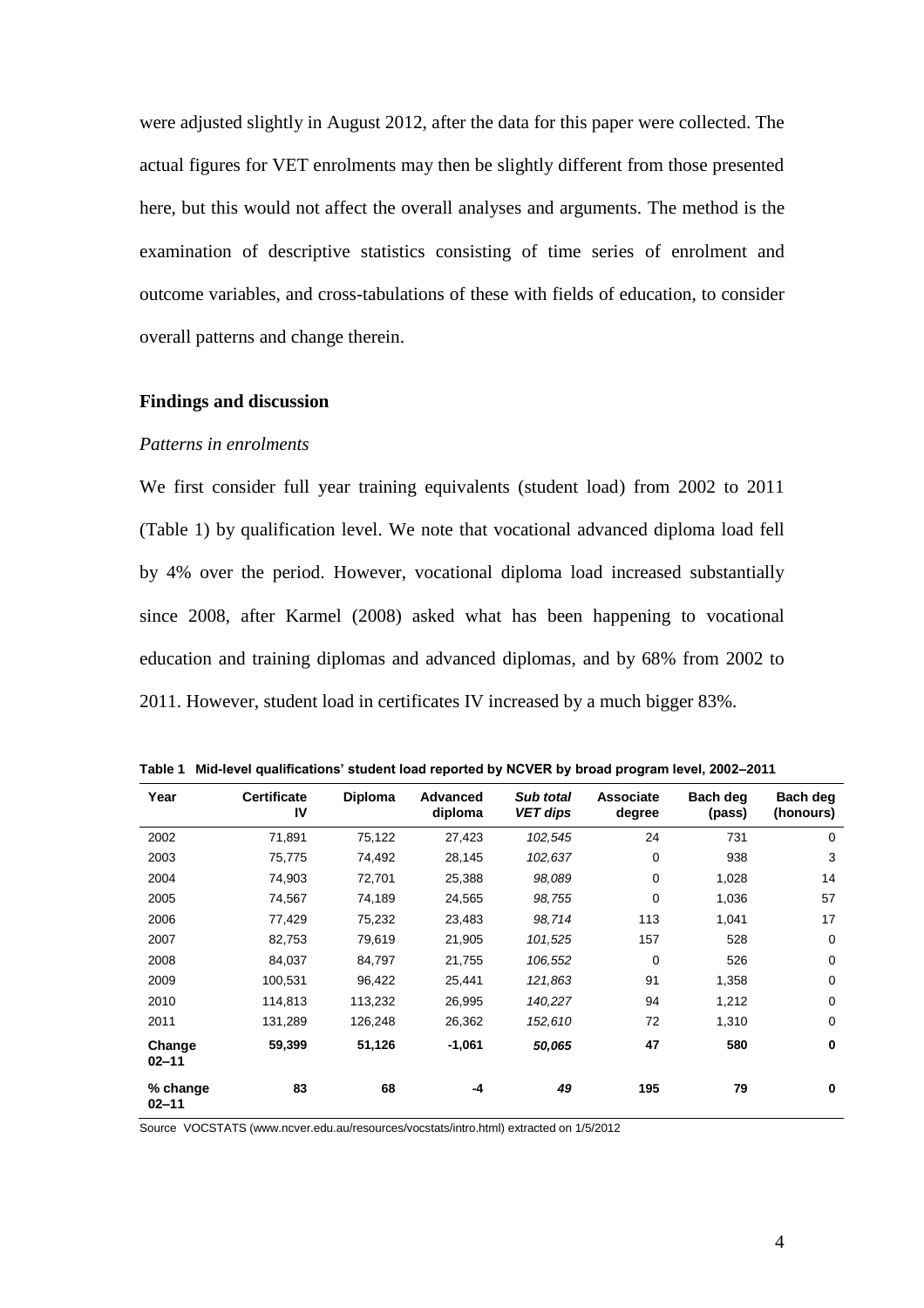Next we consider undergraduate student load at Table  $2<sup>1</sup>$  'Other undergraduate' includes mostly higher education diplomas and advanced diplomas, and these have increased strongly from 2002 to 2011. Even bigger has been the almost fivefold increase in student load in associate degrees, although they were still only 1% of total undergraduate higher education load in 2011. Nonetheless, baccalaureates remain 96% of higher education undergraduate student load.

**Table 2 Undergraduate student load reported by the Commonwealth by broad program level, 2002- 2011**

| Year           | Other<br>undergraduate | Associate degree | <b>Bachelor</b> | <b>Total undergraduate</b><br>higher education |
|----------------|------------------------|------------------|-----------------|------------------------------------------------|
| 2002           | 8,083                  | 1,175            | 487,866         | 497,124                                        |
| 2003           | 7,838                  | 1,031            | 499,701         | 508,570                                        |
| 2004           | 5,769                  | 913              | 504,658         | 511,340                                        |
| 2005           | 5,687                  | 1,778            | 512,858         | 520,323                                        |
| 2006           | 5,003                  | 3.479            | 525,717         | 534,199                                        |
| 2007           | 14.994                 | 3,991            | 542,602         | 561,587                                        |
| 2008           | 18,373                 | 5,194            | 559,440         | 583,007                                        |
| 2009           | 20,990                 | 5,207            | 598,245         | 624,442                                        |
| 2010           | 23,294                 | 6,640            | 634,179         | 664,113                                        |
| 2011           | 21,500                 | 6,891            | 655,250         | 683,641                                        |
| Change 02-11   | 13,417                 | 5,716            | 167,384         | 186,517                                        |
| % change 02-11 | 166                    | 486              | 34              | 38                                             |

Source DIISRTE (2012) Table 4.1: actual student Load (EFTSL) for all students by State, higher education provider and broad level of course, full year 2011 and corresponding tables from previous years

Vocational and higher education student load in associate degrees and baccalaureates shown in tables 1 and 2 are aggregated to give mid level qualifications' student load shown in Table 3.

 $\overline{a}$ 

<sup>&</sup>lt;sup>1</sup> There's probably some double counting of bachelor student load reported by NCVER and the bachelor student load reported by the Commonwealth. Bachelor student load reported to NCVER increased by 79% from 2002 to 2011 but was still only 0.1% of total undergraduate load in 2011 and so any double counting is unlikely to affect proportions of load in other undergraduate programs significantly.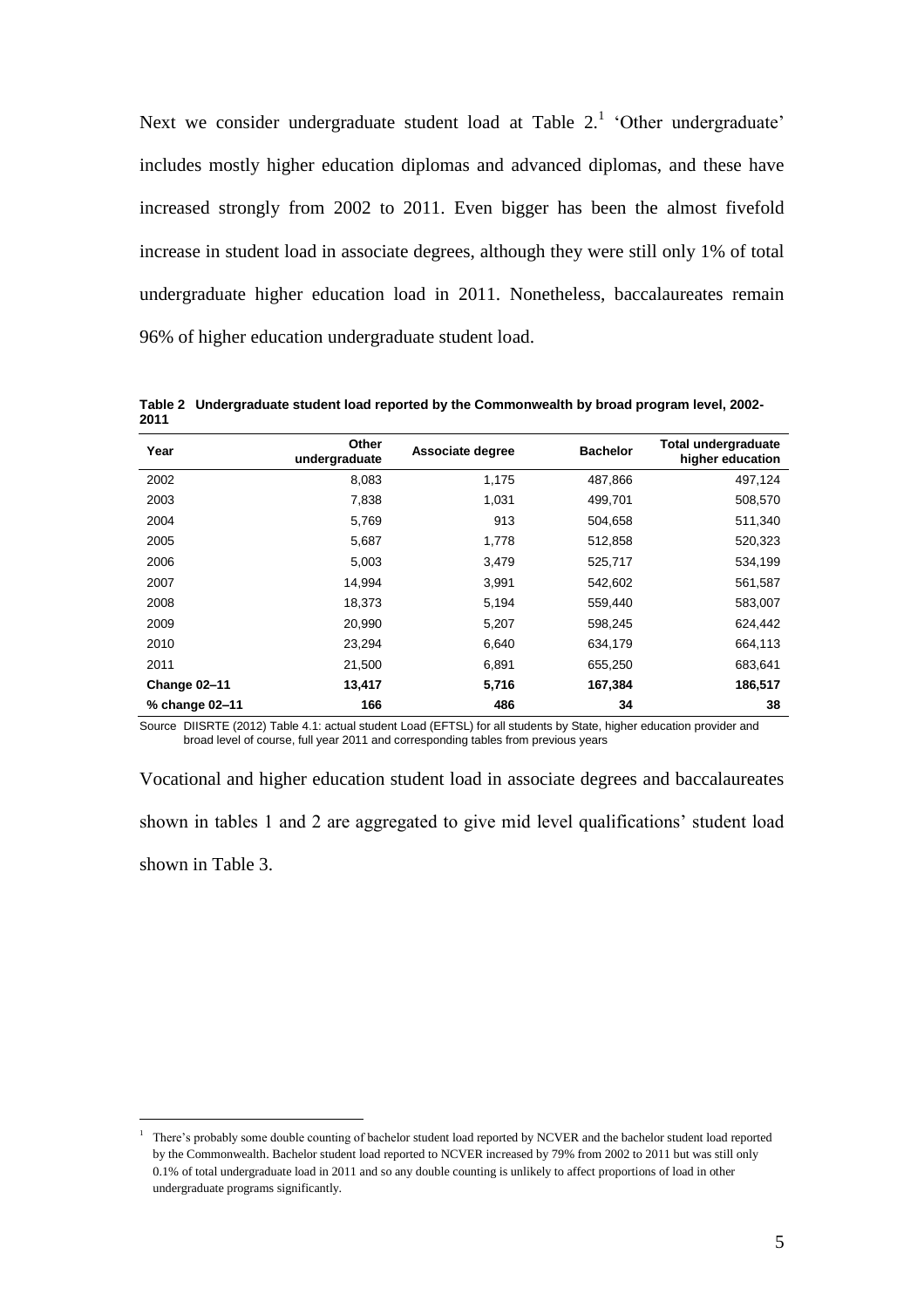| Year                  | <b>Certificate</b><br>IV | <b>VET</b><br>diploma | <b>VET</b><br>advanced<br>diploma | Sub total<br><b>VET</b><br>diplomas | <b>HE</b> other<br>undergraduate | Associate<br>degree | <b>Bachelor</b> |
|-----------------------|--------------------------|-----------------------|-----------------------------------|-------------------------------------|----------------------------------|---------------------|-----------------|
| 2002                  | 71,891                   | 75,122                | 27,423                            | 102,545                             | 8,083                            | 1,199               | 488,597         |
| 2003                  | 75,775                   | 74,492                | 28,145                            | 102,637                             | 7,838                            | 1.031               | 500,642         |
| 2004                  | 74,903                   | 72,701                | 25,388                            | 98,089                              | 5,769                            | 913                 | 505,700         |
| 2005                  | 74,567                   | 74,189                | 24,565                            | 98,755                              | 5,687                            | 1.778               | 513,951         |
| 2006                  | 77,429                   | 75,232                | 23,483                            | 98.714                              | 5.003                            | 3,592               | 526,775         |
| 2007                  | 82,753                   | 79,619                | 21,905                            | 101,525                             | 14,994                           | 4,148               | 543,130         |
| 2008                  | 84,037                   | 84,797                | 21,755                            | 106,552                             | 18,373                           | 5,194               | 559,966         |
| 2009                  | 100.531                  | 96.422                | 25.441                            | 121,863                             | 20.990                           | 5.298               | 599,603         |
| 2010                  | 114,813                  | 113,232               | 26,995                            | 140,227                             | 23,294                           | 6,734               | 635,391         |
| 2011                  | 131,289                  | 126,248               | 26,362                            | 152,610                             | 21,500                           | 6,963               | 656,560         |
| Change<br>$02 - 11$   | 59,399                   | 51,126                | $-1,061$                          | 50,065                              | 13,417                           | 5,764               | 167,963         |
| % change<br>$02 - 11$ | 83                       | 68                    | -4                                | 49                                  | 166                              | 481                 | 34              |

**Table 3 Mid level qualifications' student load 2002 to 2011**

Source Calculated from Tables 1 and 2

Table 4 shows certificate IV, diploma, advanced diploma, associate degree and baccalaureate programs' share of all mid-level programs' student load from 2002 to 2011. Vocational diplomas had a net increase for all of 0.4 percentage points, and if higher education's 'other undergraduate' student load is mostly higher education diplomas, all diplomas have increased their share of mid level qualifications' student load by 1.3 percentage points. Diplomas' share of mid-level qualifications have not been reduced by baccalaureates' increased share, since baccalaureates lost 4.5 percentage points share. Baccalaureates lost their share of mid-level qualifications even after 2009 when higher education bachelor enrolments were starting to increase strongly with the phased introduction of the demand driven system. Certificates IV increased their share of mid level qualifications' student load markedly, by 2.4 percentage points.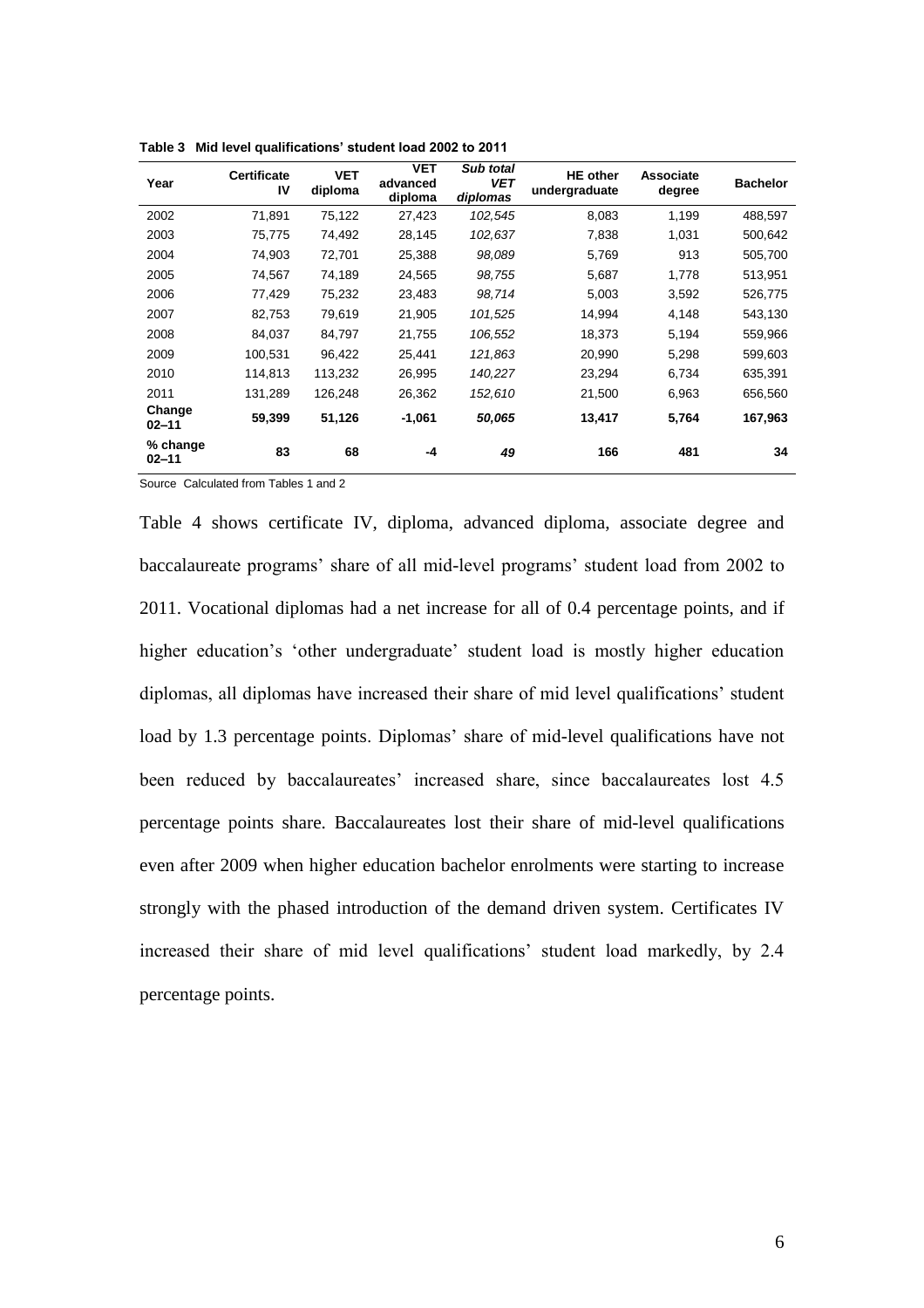| Year                | <b>Certificate</b><br>IV | <b>VET</b><br>diploma | <b>VET</b><br>advanced<br>diploma | Sub total<br><b>VET</b><br>diplomas | <b>HE</b> other<br>undergraduate | <b>Associate</b><br>degrees | <b>Bachelor</b> |
|---------------------|--------------------------|-----------------------|-----------------------------------|-------------------------------------|----------------------------------|-----------------------------|-----------------|
| 2002                | 9.3                      | 9.7                   | 3.5                               | 13.2                                | 1.0                              | 0.2                         | 63.1            |
| 2003                | 9.6                      | 9.4                   | 3.6                               | 13.0                                | 1.0                              | 0.1                         | 63.3            |
| 2004                | 9.6                      | 9.3                   | 3.2                               | 12.5                                | 0.7                              | 0.1                         | 64.5            |
| 2005                | 9.4                      | 9.3                   | 3.1                               | 12.4                                | 0.7                              | 0.2                         | 64.8            |
| 2006                | 9.6                      | 9.3                   | 2.9                               | 12.2                                | 0.6                              | 0.4                         | 65.0            |
| 2007                | 9.8                      | 9.4                   | 2.6                               | 12.0                                | 1.8                              | 0.5                         | 64.0            |
| 2008                | 9.5                      | 9.6                   | 2.5                               | 12.1                                | 2.1                              | 0.6                         | 63.6            |
| 2009                | 10.4                     | 9.9                   | 2.6                               | 12.6                                | 2.2                              | 0.5                         | 61.8            |
| 2010                | 10.8                     | 10.7                  | 2.5                               | 13.2                                | $2.2\phantom{0}$                 | 0.6                         | 59.9            |
| 2011                | 11.7                     | 11.3                  | 2.4                               | 13.6                                | 1.9                              | 0.6                         | 58.5            |
| Change<br>$02 - 11$ | 2.4                      | 1.6                   | $-1.2$                            | 0.4                                 | 0.9                              | 0.5                         | $-4.5$          |

**Table 4 Mid level qualifications' share of student load 2002 to 2011**

Source Calculated from Table 3

#### *Mid level qualifications' employment outcomes*

In this section we look for any relation between student load and employment rate in mid-level qualifications by plotting the measures together. The general and descriptive examination of student load and graduate employment rates undertaken here follows that of Aamodt and Arnesen (1995). A more analytic approach which seeks formal evidence of a causal relation by regressing one time series against a time-lag of another time series is precluded here because the yearly observations between 2002 and 2011 are too few to generate robust results.

Employment data for higher education graduates is available from the Graduate Destination Survey (GDS), which is administered four months after graduates complete their program. Table 5 shows the proportion of bachelor graduates who reported being employed full time, which is around half. While this seems low, very high proportions of bachelor graduates proceed to further study, particularly arts and sciences graduates who proceed to postgraduate study in education, law and other vocational fields.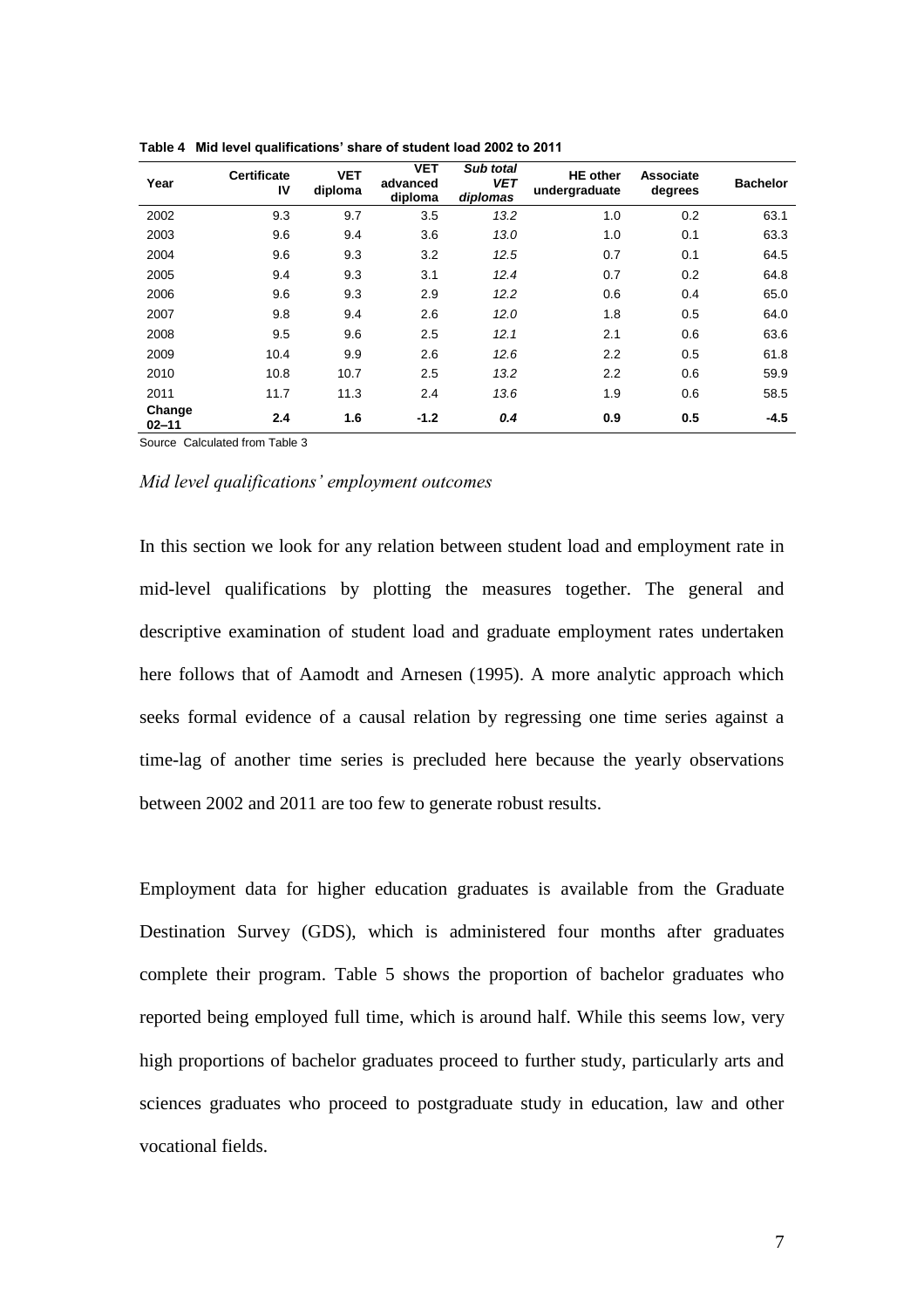**Table 5 Estimated bachelor degree graduates in full time employment, 2002–2011**

| 2002                                               | 2003 | 2004 | 2005 | 2006 | 2007 | 2008 | 2009 | 2010 | 2011 |
|----------------------------------------------------|------|------|------|------|------|------|------|------|------|
| 53.2                                               | 53.7 | 52.9 | 54.5 | 54.7 | 56.5 | 56.4 | 52.2 | 49.3 | 49.4 |
| Course, Darling Heart Craduate Deathantics Current |      |      |      |      |      |      |      |      |      |

Source Derived from Graduate Destination Survey

Perhaps a better indicator of employment outcomes for bachelor graduates is the number of graduates in full time employment as a percentage of graduates available for full time employment. These are set out in Table 6.

**Table 6 Bachelor degree graduates in full time employment as % of available for full time employment, 2002–2011**

| 2002 | 2003 | 2004 | 2005 | 2006 | 2007 | 2008 | 2009 | 2010 | 2011 |
|------|------|------|------|------|------|------|------|------|------|
| 81.3 | 80.1 | 79.7 | 80.9 | 82.4 | 84.5 | 85.2 | 79.2 | 76.2 | 76.6 |

Source Graduate Careers Australia (2011) Table 2: breakdown of bachelor degree graduates available for full-time employment, by field of education, 2011 (%), and corresponding tables for previous years

Figure 1 shows baccalaureate student load on the same graph as the employment rate. Both bachelor student load and bachelor graduates' employment rate increased gradually from 2002 to 2008, but changed markedly after the onset of the global financial crisis in 2007 when the bachelor employment rate fell sharply and their growth in student load increased markedly.

**Figure 1 Baccalaureate student load and graduates employed full time as a % of those available for full time employment, 2002-2011**



Employment data for vocational education graduates are available from the Student Outcomes Survey (SOS). Unfortunately the vocational and higher education employment data are collected and reported differently, so they can't be compared with each other. The GDS distinguishes between those working part-time and looking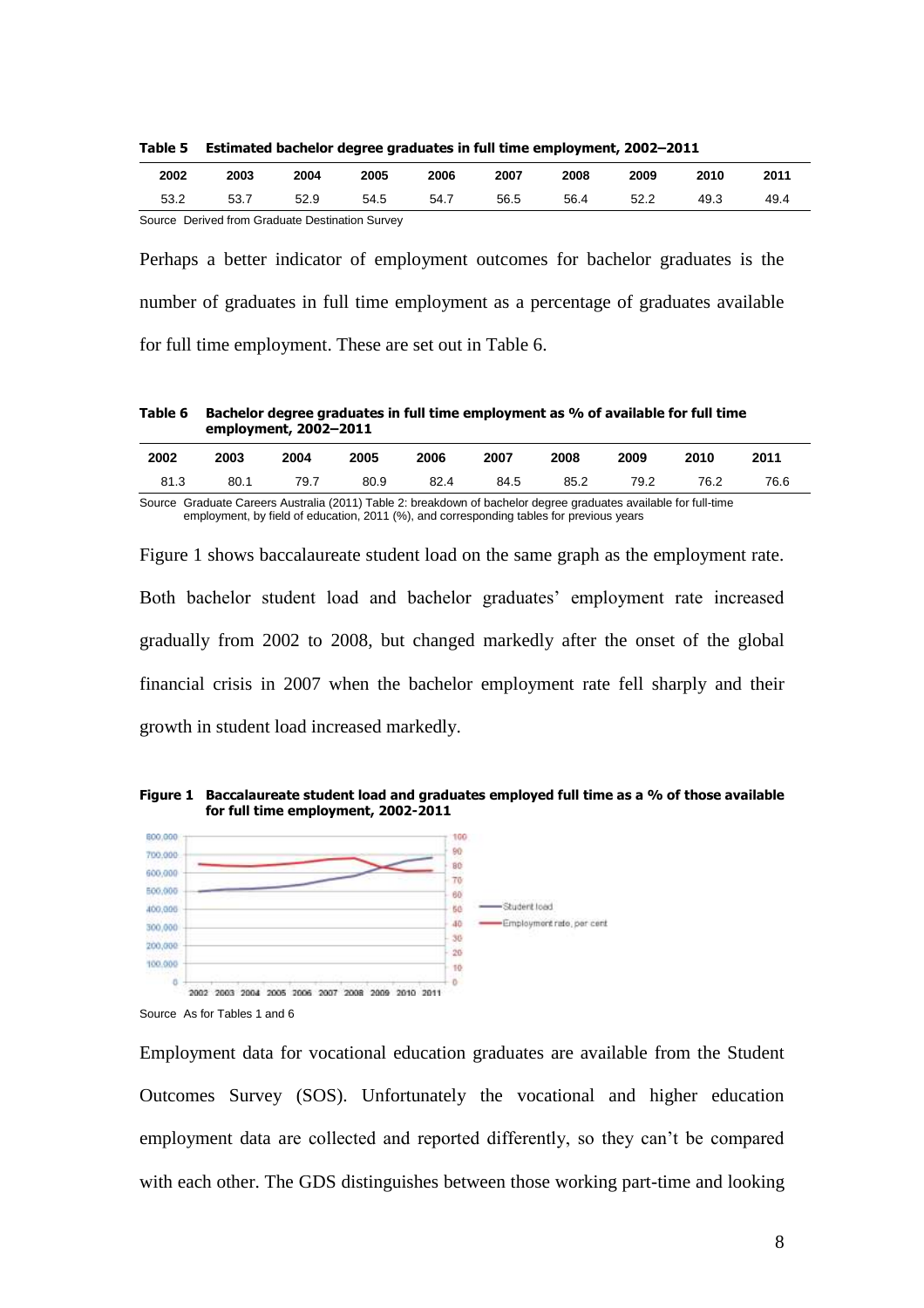for full-time work and those working part-time and not looking for full-time work. Unfortunately, the SOS does not make this distinction. Hence for the vocational education data the proportion employed at all is used for simplicity. Also note the scope of the SOS changed in 2005. Prior to 2005, this survey only included students who had studied in publicly funded programs through TAFE and other public providers. From 2005 the survey also included publicly funded students in private providers and fee-for-service students at public and community providers. While the results for the two sectors can't be compared directly we may compare results for each survey over time. Vocational student outcomes data are available from 2003. For clarity of presentation, data are aggregated for graduates of diplomas and above. While this includes baccalaureates and vocational graduate certificates as well as diplomas, diplomas are the big majority of these graduates and thus dominate employment rates. Figure 2 plots vocational diploma and above student load and the proportion of graduates of vocational diplomas and above employed after training for 2003–2011. There doesn't seem to be a good relation between student load and employment rate. But as with baccalaureates shown in figure 1, student load for vocational diplomas and above increased markedly following the onset of the global financial crisis after 2007.



**Figure 2 Vocational diploma and above student load and % of graduates employed after training, 2003–2011**

Source VOCSTATS [\(www.ncver.edu.au/resources/vocstats/intro.html\)](http://www.ncver.edu.au/resources/vocstats/intro.html) extracted on 1/5/2012, NCVER (2003) and NCVER (2004)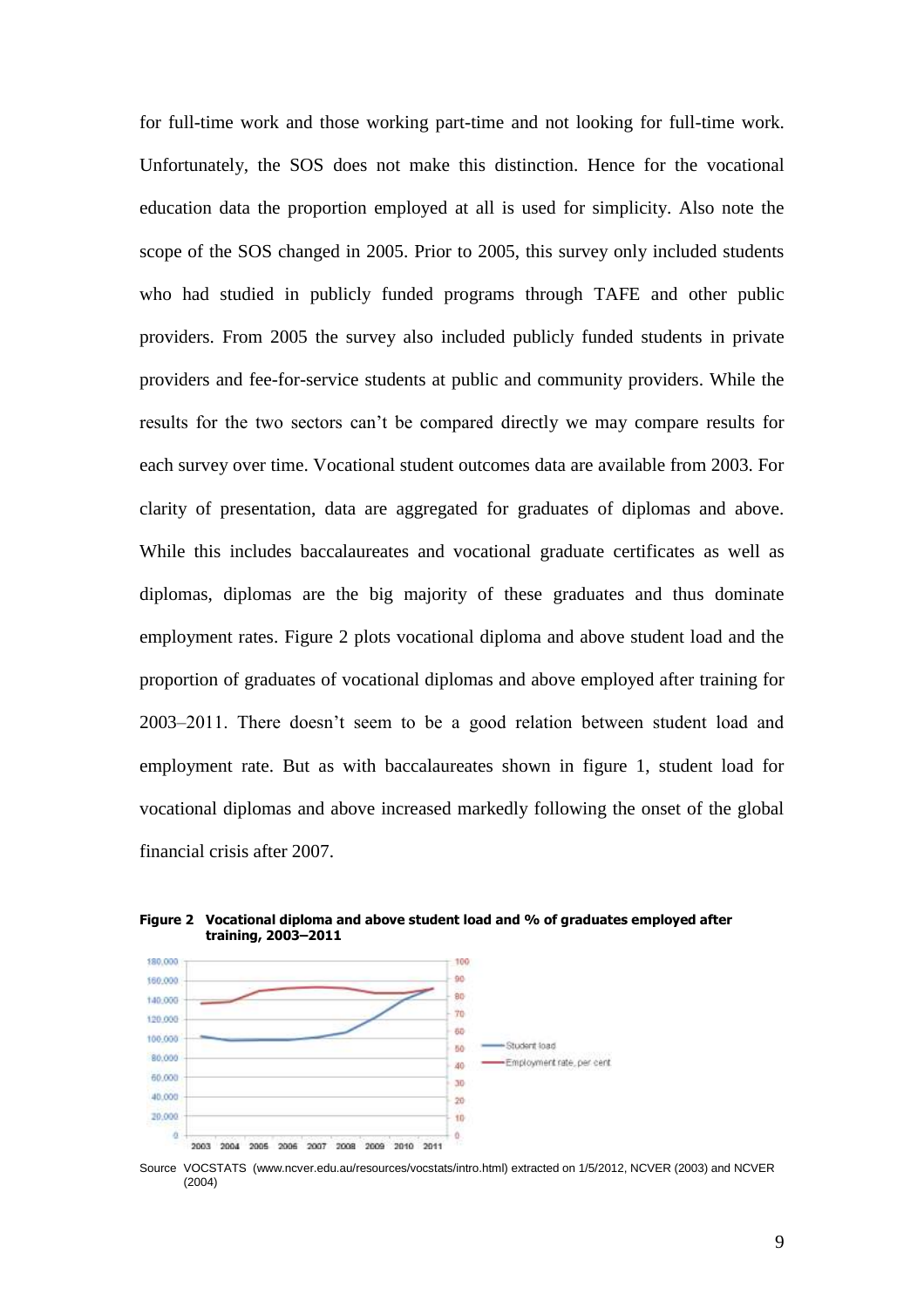The results for certificates IV are given in Figure 3. Again, it doesn't show a strong relation between student load and employment. Indeed, the most striking aspect of Figure 3 is the stability of the certificate IV employment rate notwithstanding a strong increase in student load after 2007.





Source VOCSTATS [\(www.ncver.edu.au/resources/vocstats/intro.html\)](http://www.ncver.edu.au/resources/vocstats/intro.html) extracted on 1/5/2012, NCVER (2003) and NCVER (2004)

The graphs of student load and employment rates for baccalaureates, diplomas and certificates IV show little relation between student load and employment rate. However, these figures for all fields may disguise closer ralationships for some fields of education. We now examine the same data by broad field of education to determine whether there are any distinctive patterns by field or industry. The broad fields of education with the biggest student loads in mid level qualifications in 2011 were society and culture (237,699 equivalent full time students) and management and commerce (213,918) (Table 7). Health was also big, with 115,057 equivalent full time students. Small fields were food, hospitality and personal services (10,966) and agriculture, environmental and related studies (16,089). Diplomas are very important in food and hospitality, where they are 34% of all mid level qualifications' student load, and in agriculture and environmental studies (28%). Diplomas are substantial in architecture and building (20%), management and commerce (17%), society and culture  $(14\%)$ , creative arts  $(14\%)$ , health  $(14\%)$  and information technology  $(10\%)$ .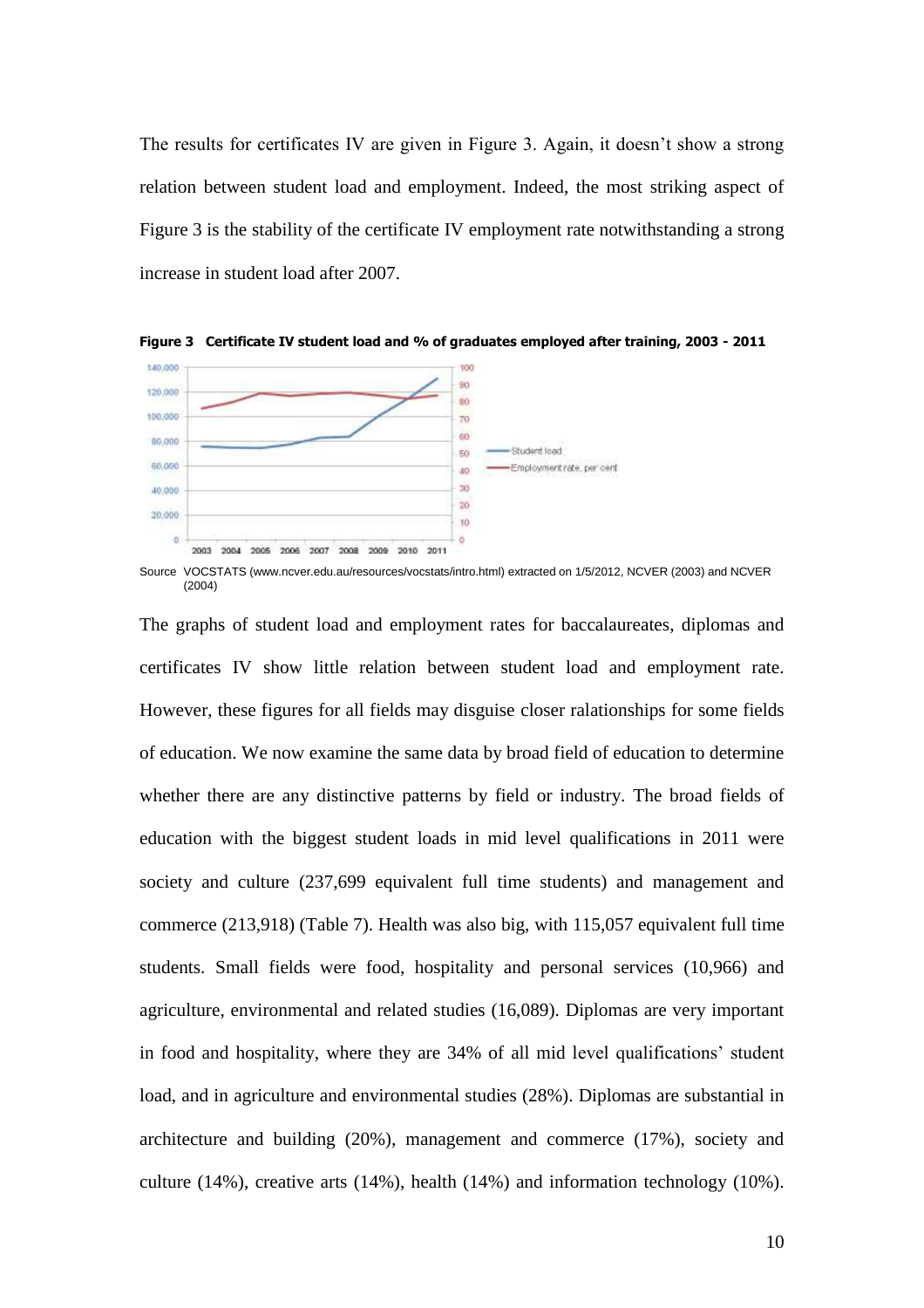Advanced diplomas are substantial in engineering and related technologies where they are 8.8% of all mid level qualifications' load, and architecture and building (8.7%), and are sizeable in management and commerce (4.9%), creative arts (4.4%), and agricultural and environmental studies (3.3%)

| <b>Broad field</b>                 | <b>Certificate</b><br>IV | VET<br>diploma | <b>VET</b><br>advanced<br>diploma | HE diplomas,<br>all assoc<br>degrees | All<br>bachelor | Total   |
|------------------------------------|--------------------------|----------------|-----------------------------------|--------------------------------------|-----------------|---------|
| Agriculture, environmental studies | 3.274                    | 4.499          | 535                               | 310                                  | 7.471           | 16,089  |
| Architecture and building          | 6,488                    | 5,927          | 2,583                             | 165                                  | 14,663          | 29,826  |
| Creative arts                      | 8,275                    | 11,533         | 3,665                             | 3,273                                | 56,348          | 83,094  |
| Education                          | 9,059                    | 809            | 39                                | 499                                  | 43,793          | 54,198  |
| Engineering and related            | 12,620                   | 6,146          | 6,172                             | 2,089                                | 42,911          | 69,939  |
| Food, hospitality, personal        | 6,089                    | 3,680          | $\mathbf 0$                       | 181                                  | 1,016           | 10,966  |
| Health                             | 9,363                    | 15,826         | 726                               | 868                                  | 88.274          | 115,057 |
| Information technology             | 7,042                    | 4,332          | 601                               | 4,275                                | 26.611          | 42,861  |
| Management and commerce            | 34,868                   | 37,255         | 10,426                            | 8,250                                | 123,119         | 213,918 |
| Natural and physical sciences      | 1,784                    | 1,850          | 102                               | 2,355                                | 84,816          | 90,906  |
| Society and culture                | 27,122                   | 33,704         | 1,512                             | 8,058                                | 167,302         | 237,699 |
| Total                              | 125,984                  | 125,561        | 26,361                            | 30,323                               | 656,324         | 964.553 |

**Table 7 Mid level qualifications' student load by qualification level and broad field, 2011**

Source Calculated from VOCSTATS [\(www.ncver.edu.au/resources/vocstats/intro.html\)](http://www.ncver.edu.au/resources/vocstats/intro.html) extracted on 1/5/2012 and DIISRTE (2012) Table 4.1: actual student Load (EFTSL) for all students by State, higher education provider and broad level of course, full year 2011

The biggest volume increase in student load in mid level qualifications from 2002 to 2011 was in baccalaureates, which increased by 167,794 equivalent full time students (Table 8). The biggest bachelor increases were in management and commerce (43,090) and health (42,688). Student load increased substantially in both diplomas and advanced diplomas in architecture and building, increased substantially in society and culture, creative arts, health, and agriculture and environmental studies. Student load increased substantially in diplomas but fell in advanced diplomas in management and commerce, and food, hospitality and personal services. Student load fell substantially in diplomas and modestly in advanced diplomas in information technology. These rather different outcomes for diplomas and advanced diplomas in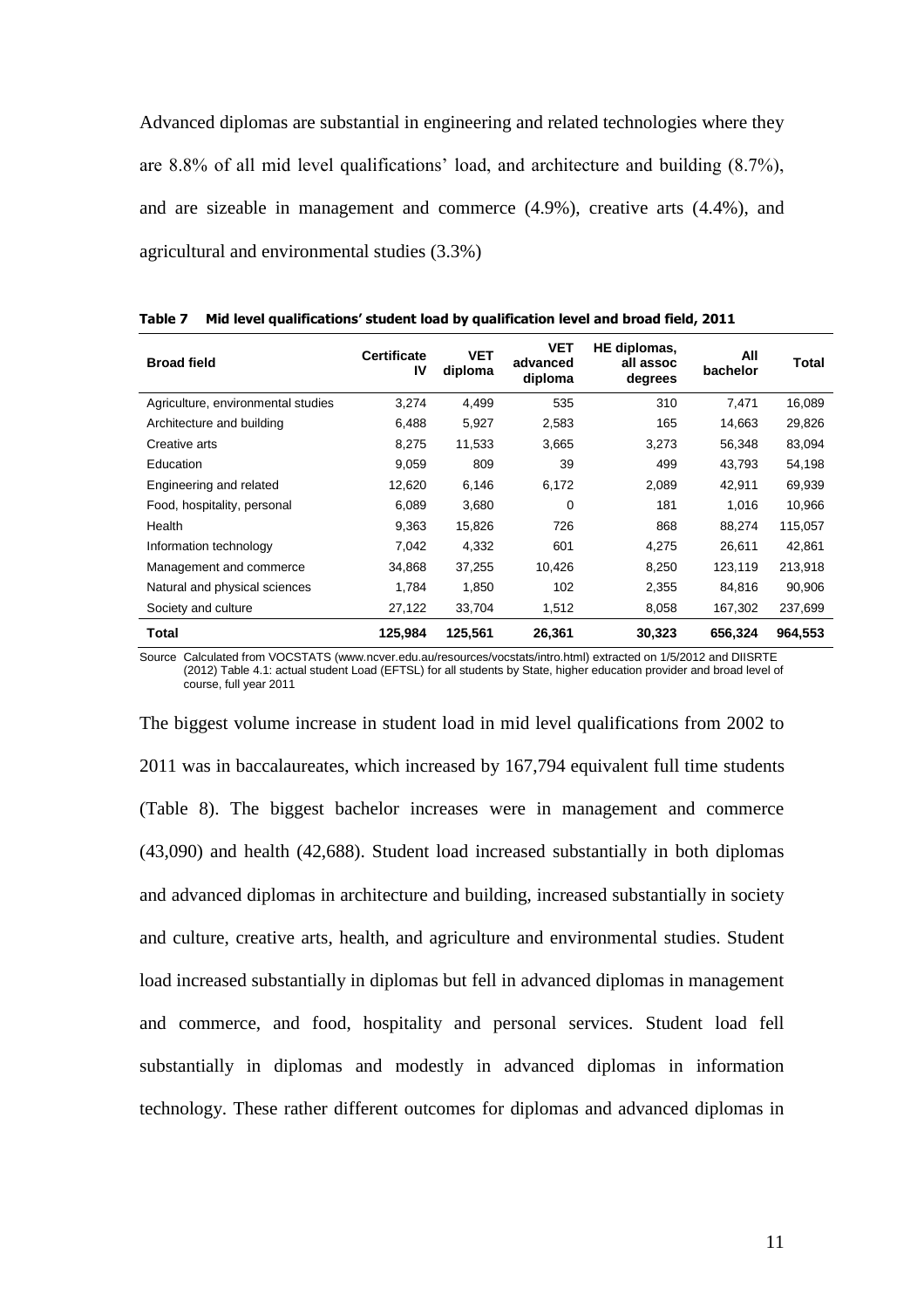different fields suggest that student load is changing not because of the characteristics

of the qualification type, but because of different factors in each field and industry.

| <b>Broad field</b>                 | <b>Certificate</b><br>IV | <b>VET</b><br>diploma | <b>VET</b><br>advanced<br>diploma | HE dips, all<br>assoc degs | All<br>bachelor | Total     |
|------------------------------------|--------------------------|-----------------------|-----------------------------------|----------------------------|-----------------|-----------|
| Agriculture, environmental studies | 292                      | 1,252                 | 224                               | $-608$                     | 1,783           | 2,943     |
| Architecture and building          | 3,280                    | 1,651                 | 1,857                             | 142                        | 4,158           | 11,089    |
| Creative arts                      | 3,230                    | 3,416                 | 48                                | 2,577                      | 15,577          | 24,847    |
| Education                          | 2,395                    | 388                   | 33                                | 131                        | 6,310           | 9,255     |
| Engineering and related            | 6,891                    | 103                   | -779                              | 1,624                      | 13,268          | 21,108    |
| Food, hospitality, personal        | 2,415                    | 3,072                 | $-113$                            | 181                        | 925             | 6,479     |
| Health                             | 3,959                    | 13,323                | 274                               | 375                        | 42,688          | 60,619    |
| Information technology             | $-2,856$                 | $-4,856$              | -416                              | 4,003                      | $-14,882$       | $-19,006$ |
| Management and commerce            | 19,496                   | 14,853                | $-2,861$                          | 7,634                      | 43,090          | 82,392    |
| Natural and physical sciences      | 1,271                    | 190                   | 97                                | 1,826                      | 22,129          | 25,512    |
| Society and culture                | 15,732                   | 17,102                | 395                               | 3,156                      | 32,686          | 69,071    |
| <b>Total</b>                       | 59,399                   | 50,494                | -1,241                            | 18,796                     | 167,794         | 296,054   |

**Table 8 Change in student load of mid level qualifications from 2002 to 2011 by qualification level and broad field**

Source Calculated from VOCSTATS [\(www.ncver.edu.au/resources/vocstats/intro.html\)](http://www.ncver.edu.au/resources/vocstats/intro.html) extracted on 1/5/2012 and DIISRTE (2012) Table 4.1: actual student Load (EFTSL) for all students by State, higher education provider and broad level of course, full year 2011 and corresponding tables from previous years

While student load in food, hospitality and personal services is still small, it grew strongly proportionately from 2002 to 2011, the biggest proportions in baccalaureates and vocational diplomas, which were offset somewhat by a fall in advanced diplomas (Table 9). Health also grew very strongly, also proportionately greatly in vocational diplomas. Advanced diplomas grew proportionately very strongly in natural and physical sciences, education, and architecture and building, although off very small bases.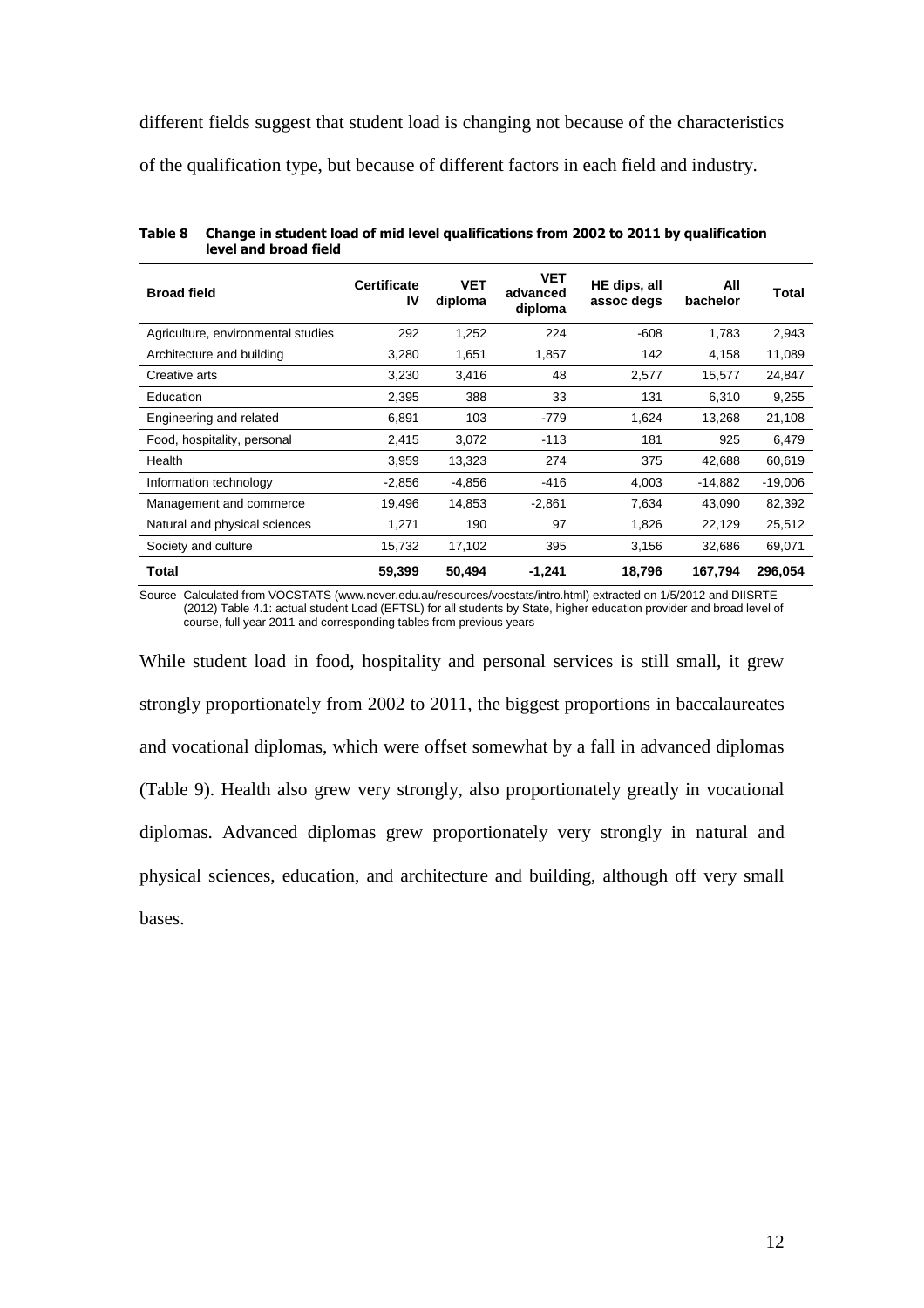| <b>Broad field</b>                 | <b>Certificate</b><br>IV | <b>VET</b><br>diploma | VET<br>advanced<br>diploma | HE dips, all<br>assoc degs | All<br>bachelor | Total |
|------------------------------------|--------------------------|-----------------------|----------------------------|----------------------------|-----------------|-------|
| Agriculture, environmental studies | 10                       | 39                    | 72                         | $-66$                      | 31              | 22    |
| Architecture and building          | 102                      | 39                    | 256                        | 617                        | 40              | 59    |
| Creative arts                      | 64                       | 42                    | 1.3                        | 370                        | 38              | 43    |
| Education                          | 36                       | 92                    | 490                        | 35                         | 17              | 21    |
| Engineering and related            | 120                      | 1.7                   | $-11$                      | 349                        | 45              | 43    |
| Food, hospitality, personal        | 66                       | 505                   | $-100$                     | $\Omega$                   | 1,016           | 144   |
| Health                             | 73                       | 532                   | 61                         | 76                         | 94              | 111   |
| Information technology             | $-29$                    | $-53$                 | $-41$                      | 1,472                      | $-36$           | $-31$ |
| Management and commerce            | 127                      | 66                    | -20                        | 1,239                      | 54              | 63    |
| Natural and physical sciences      | 248                      | 11                    | 1,787                      | 438                        | 35              | 39    |
| Society and culture                | 138                      | 103                   | 35                         | 64                         | 24              | 41    |
| Total                              | 83                       | 68                    | -4                         | 202                        | 34              | 44    |

#### **Table 9 Percentage change in student load of mid level qualifications from 2002 to 2011 by qualification level and broad field**

Source Calculated from VOCSTATS [\(www.ncver.edu.au/resources/vocstats/intro.html\)](http://www.ncver.edu.au/resources/vocstats/intro.html) extracted on 1/5/2012 and DIISRTE (2012) Table 4.1: actual student Load (EFTSL) for all students by State, higher education provider and broad level of course, full year 2011 and corresponding tables from previous years

Baccalaureates had the biggest share of student load in mid level qualifications in most fields of education in 2011, overwhelmingly so in natural and physical sciences (93.3%) and education (80.8%) (Table 10). Advanced diplomas had substantial shares of student load in engineering and related technologies (8.8%) and architecture and building (8.7%). Vocational diplomas had big shares of student load in food, hospitality and personal services (33.6%), agriculture and environmental studies (28.0%), and substantial shares in architecture and building (19.9%) and management and commerce (17.4%). Certificates IV had the biggest share of student load in food, hospitality and personal services (55.5%) and substantial shares of student load in all fields except natural and physical sciences (2.0%) and health (8.1%). Again, this suggests that fields are very important in shaping their qualification profile.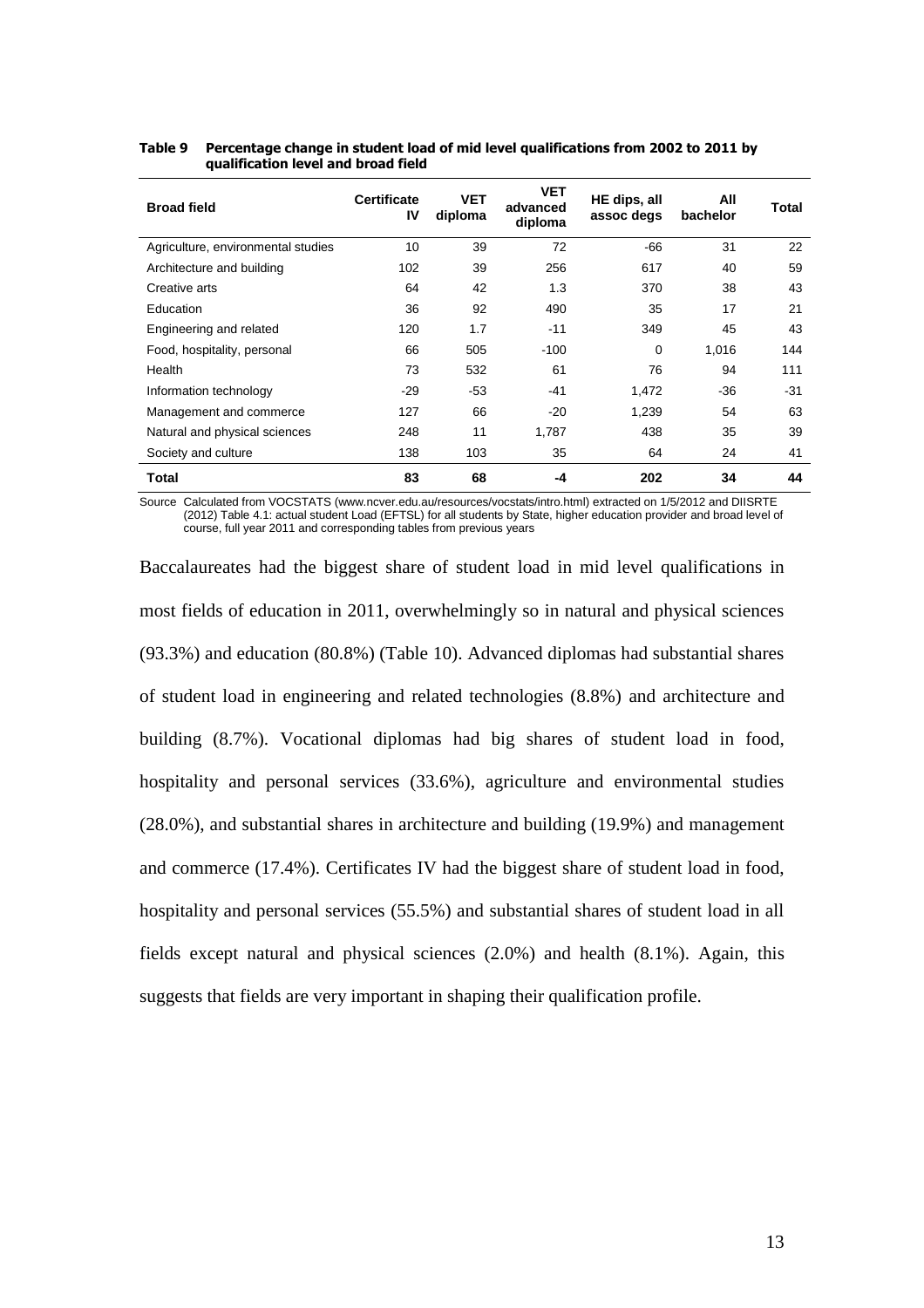| <b>Broad field</b>                 | <b>Certificate</b><br>IV | <b>VET</b><br>diploma | <b>VET</b><br>advanced<br>diploma | HE dips, all<br>assoc degs | All<br>bachelor | Total |
|------------------------------------|--------------------------|-----------------------|-----------------------------------|----------------------------|-----------------|-------|
| Agriculture, environmental studies | 20.3                     | 28.0                  | 3.3                               | 1.9                        | 46.4            | 100.0 |
| Architecture and building          | 21.8                     | 19.9                  | 8.7                               | 0.6                        | 49.2            | 100.0 |
| Creative arts                      | 10.0                     | 13.9                  | 4.4                               | 3.9                        | 67.8            | 100.0 |
| Education                          | 16.7                     | 1.5                   | 0.1                               | 0.9                        | 80.8            | 100.0 |
| Engineering and related            | 18.0                     | 8.8                   | 8.8                               | 3.0                        | 61.4            | 100.0 |
| Food, hospitality, personal        | 55.5                     | 33.6                  | 0.0                               | 1.7                        | 9.3             | 100.0 |
| Health                             | 8.1                      | 13.8                  | 0.6                               | 0.8                        | 76.7            | 100.0 |
| Information technology             | 16.4                     | 10.1                  | 1.4                               | 10.0                       | 62.1            | 100.0 |
| Management and commerce            | 16.3                     | 17.4                  | 4.9                               | 3.9                        | 57.6            | 100.0 |
| Natural and physical sciences      | 2.0                      | 2.0                   | 0.1                               | 2.6                        | 93.3            | 100.0 |
| Society and culture                | 11.4                     | 14.2                  | 0.6                               | 3.4                        | 70.4            | 100.0 |
| Total                              | 13.6                     | 13.0                  | 2.7                               | 2.9                        | 67.8            | 100.0 |

**Table 10 Mid level qualifications' share of student load by broad program level, 2011**

Source Calculated from VOCSTATS [\(www.ncver.edu.au/resources/vocstats/intro.html\)](http://www.ncver.edu.au/resources/vocstats/intro.html) extracted on 1/5/2012 and DIISRTE (2012) Table 4.1: actual student Load (EFTSL) for all students by State, higher education provider and broad level of course, full year 2011

Vocational diplomas had a big increase in their share of student load from 2002 to 2011 in food, hospitality and personal services, of 20.0 percentage points (Table 11). Another marked increase was in health (9.2). Diplomas lost shares in information technology (-4.5), engineering and related technologies (-3.6) and architecture and building (-2.9). Again, there was considerable variation by broad field of education.

| <b>Broad field</b>                 | <b>Certificate</b><br>IV | <b>VET</b><br>diploma | <b>VET</b><br>advanced<br>diploma | HE dips, all<br>assoc degs | All<br>bachelor | Total |
|------------------------------------|--------------------------|-----------------------|-----------------------------------|----------------------------|-----------------|-------|
| Agriculture, environmental studies | $-2.3$                   | 3.3                   | 1.0                               | $-5.1$                     | 3.2             | 0.0   |
| Architecture and building          | 4.6                      | $-2.9$                | 4.8                               | 0.4                        | $-6.9$          | 0.0   |
| Creative arts                      | 1.3                      | $-0.1$                | $-1.8$                            | 2.7                        | $-2.2$          | 0.0   |
| Education                          | 1.9                      | 0.6                   | 0.1                               | 0.1                        | $-2.6$          | 0.0   |
| Engineering and related            | 6.3                      | $-3.6$                | $-5.4$                            | 2.0                        | 0.7             | 0.0   |
| Food, hospitality, personal        | $-26.4$                  | 20.0                  | $-2.5$                            | 1.7                        | 7.2             | 0.0   |
| Health                             | $-1.8$                   | 9.2                   | $-0.2$                            | $-0.2$                     | $-7.0$          | 0.0   |
| Information technology             | 0.4                      | $-4.7$                | $-0.2$                            | 9.5                        | $-5.0$          | 0.0   |
| Management and commerce            | 4.6                      | 0.4                   | $-5.1$                            | 3.4                        | $-3.3$          | 0.0   |
| Natural and physical sciences      | 1.2                      | $-0.5$                | 0.1                               | 1.8                        | $-2.6$          | 0.0   |
| Society and culture                | 4.7                      | 4.3                   | 0.0                               | 0.5                        | $-9.4$          | 0.0   |
| Total                              | 2.9                      | 1.6                   | $-1.2$                            | 1.5                        | $-4.9$          | 0.0   |

**Table 11 Mid level qualifications' change in share of student load from 2002 to 2011, by broad program level, percentage points**

Source Calculated from VOCSTATS [\(www.ncver.edu.au/resources/vocstats/intro.html\)](http://www.ncver.edu.au/resources/vocstats/intro.html) extracted on 1/5/2012 and DIISRTE (2012) Table 4.1: actual student Load (EFTSL) for all students by State, higher education provider and broad level of course, full year 2011 and corresponding tables from previous years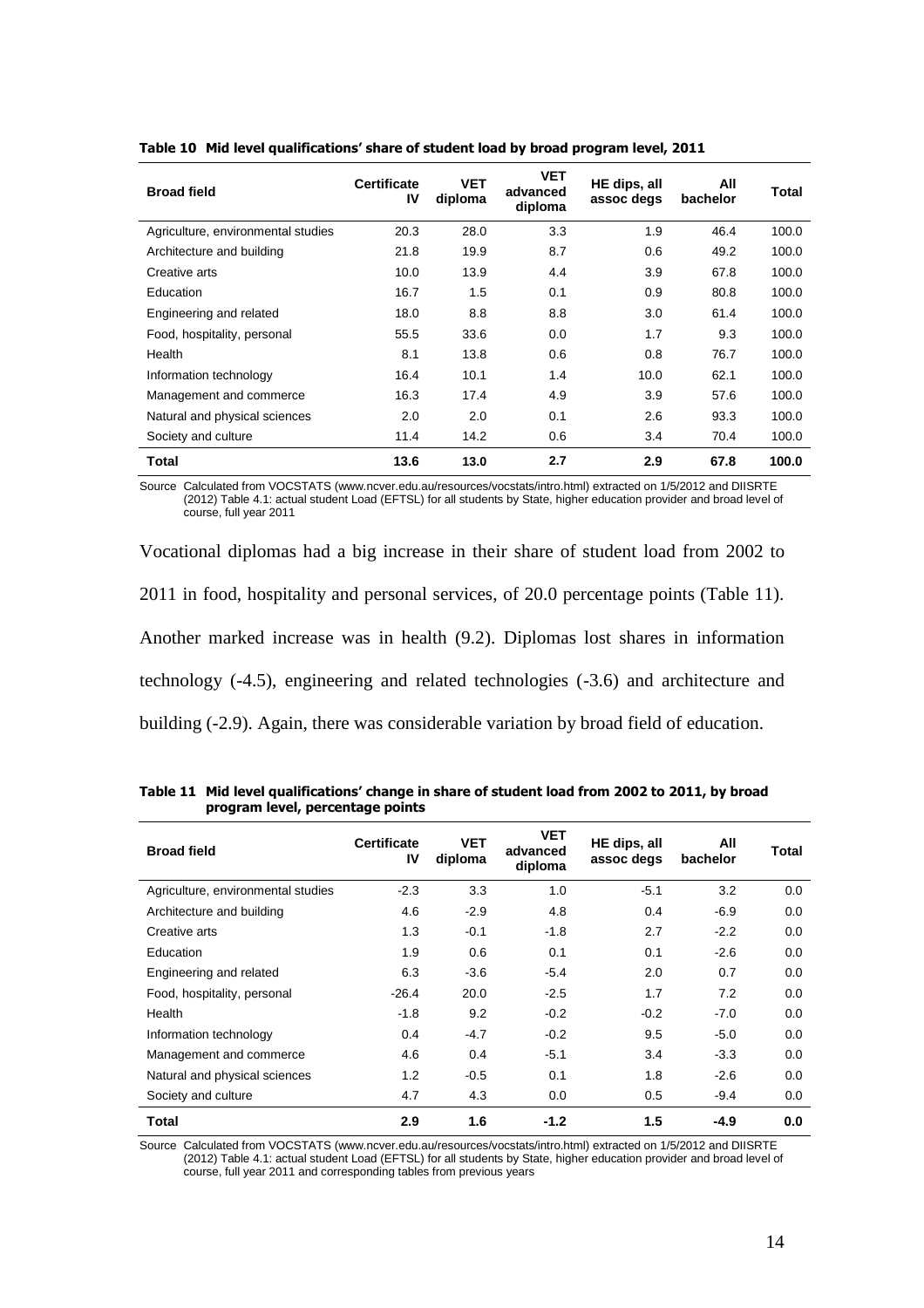Higher education baccalaureate graduates in full-time employment as a proportion of those available for full-time employment are shown in Table 12 by discipline. Graduate Careers Australia has maintained this discipline categorization since the 1980s, well before the revised standard groupings were adopted, which reduces direct comparability with other tertiary education statistics. So the table shows only fields which may be compared with vocational education employment outcomes. Employment rates differ markedly by field and change substantially over time.

| <b>Field of education</b>       | 2003 | 2005 | 2007 | 2009 | 2011 |
|---------------------------------|------|------|------|------|------|
| Agriculture                     | 73.5 | 80.3 | 78.5 | 77.0 | 70.9 |
| <b>Building</b>                 | 83.4 | 91   | 91.2 | 83.2 | 81.8 |
| Visual/performing arts          | 54.2 | 60.3 | 66.3 | 51.6 | 52.3 |
| <b>Business studies</b>         | 76.9 | 81.1 | 85.1 | 76.8 | 76.4 |
| Accounting                      | 87.5 | 86.9 | 86.4 | 85.1 | 78.6 |
| Education - initial             | 82.7 | 77.9 | 80.2 | 78.1 | 74.3 |
| Aeronautical engineering        | 83.9 | 89.1 | 92.1 | 78.4 | 75.2 |
| Civil engineering               | 94.3 | 95.7 | 97.8 | 94.4 | 89.5 |
| Electrical engineering          | 82.1 | 87.3 | 89.9 | 85.4 | 86.1 |
| Electronic/computer engineering | 73.5 | 78.3 | 86.9 | 78.3 | 82.5 |
| Nursing, initial                | 97.5 | 96.2 | 97.4 | 96.3 | 92.0 |
| Computer science                | 68.1 | 73.7 | 83   | 80.0 | 77.9 |
| Veterinary science              | 92.5 | 94   | 94   | 92.1 | 88.4 |
| All                             | 80.1 | 80.9 | 84.5 | 79.2 | 76.6 |

**Table 12 Bachelor graduates in full time employment as % of available for full-time employment, by selected aggregated field of education and employment status**

Source Graduate Careers Australia (2011) Table 2: Breakdown of bachelor degree graduates available for full time employment, by field of education, 2011 (%), and corresponding tables for previous years.

Table 13 shows the proportions of graduates of vocational diplomas and above employed after graduating for each broad field of education, and selected narrow fields of education that are related to case studies examined in the project of which this paper is a part, from 2003 to 2011. These are not directly comparable with the baccalaureate employment rates shown in Table 12 because of the differences in the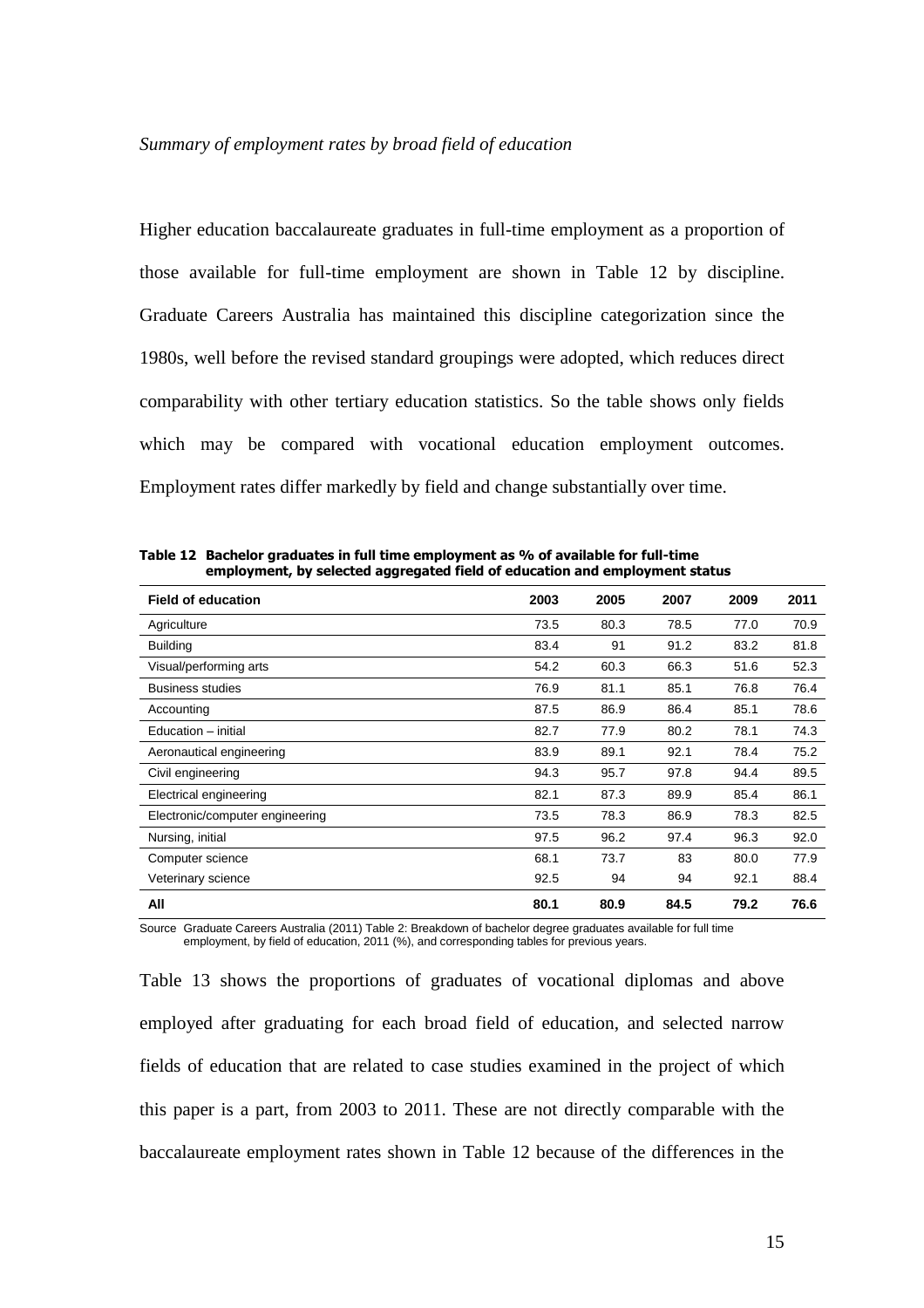relevant surveys explained in the previous section (and as explained previously the scope of the survey changed in 2005). Nonetheless, rates also differ markedly by field and over time for the same field.

**Table 13 Proportion of vocational diploma and above graduates employed after graduating, by field of education, 2003 - 2011**

| <b>Field of education</b>                            | 2003     | 2005     | 2007     | 2009     | 2011     |
|------------------------------------------------------|----------|----------|----------|----------|----------|
| Natural and physical sciences                        | 70.3     | 69.7     | 75.5     | 64.0     | 61.4     |
| Information technology                               | 59.9     | 68.4     | 65.6     | 55.2     | 63.1     |
| <b>Engineering and related technologies</b>          | 78.7     | 83.1     | 86.7     | 81.8     | 83.0     |
| Process and resources engineering                    | 80.3     | 93.9     | $100.0*$ | 86.6     | 87.7     |
| Electrical and electronic engineering and technology | 76.9     | 73.5     | 77.8     | 87.3     | 76.9     |
| Architecture and building                            | 82.3     | 90.1     | 88.7     | 77.5     | 83.9     |
| Agriculture, environmental and related studies       | 82.1     | 88.7     | 88.3     | 89.6     | 92.3     |
| Agriculture                                          | 76.1     | 93.2     | 92.8     | 97.6     | 94.2     |
| Health                                               | 88.5     | 90.9     | 89.3     | 89.1     | 91.0     |
| Nursing                                              | 94.8     | 95.2     | 95.9     | 93.6     | 91.0     |
| Veterinary studies                                   | $100.0*$ | $100.0*$ | $100.0*$ | 100.0    | $100.0*$ |
| <b>Education</b>                                     | 92.0     | 96.2     | 96.1     | 89.9     | 98.2     |
| <b>Management and commerce</b>                       | 81.0     | 84.6     | 85.9     | 82.4     | 85.7     |
| Accountancy                                          | 75.4     | 88.0     | $100.0*$ | $100.0*$ | $100.0*$ |
| Banking, finance and related fields                  | 63.1     | 71.1     | 66.0     | 64.8     | 68.6     |
| Society and culture                                  | 81.1     | 83.9     | 87.2     | 86.7     | 83.7     |
| <b>Creative arts</b>                                 | 65.2     | 68.5     | 77.5     | 66.0     | 68.2     |
| Food, hospitality and personal services              | 82.6     | 85.8     | 90.3     | 81.6     | 71.8     |
| <b>Total</b>                                         | 77.7     | 82.2     | 84.7     | 80.8     | 83.4     |

Source NCVER (2003, 2005, 2007, 2009, 2011)

Note \* Result unreliable as cell size less than 10.

Table 14 shows the proportion of certificate IV graduates employed after graduating

by field of education from 2003 to 2011. Again, rates vary markedly by field and

time.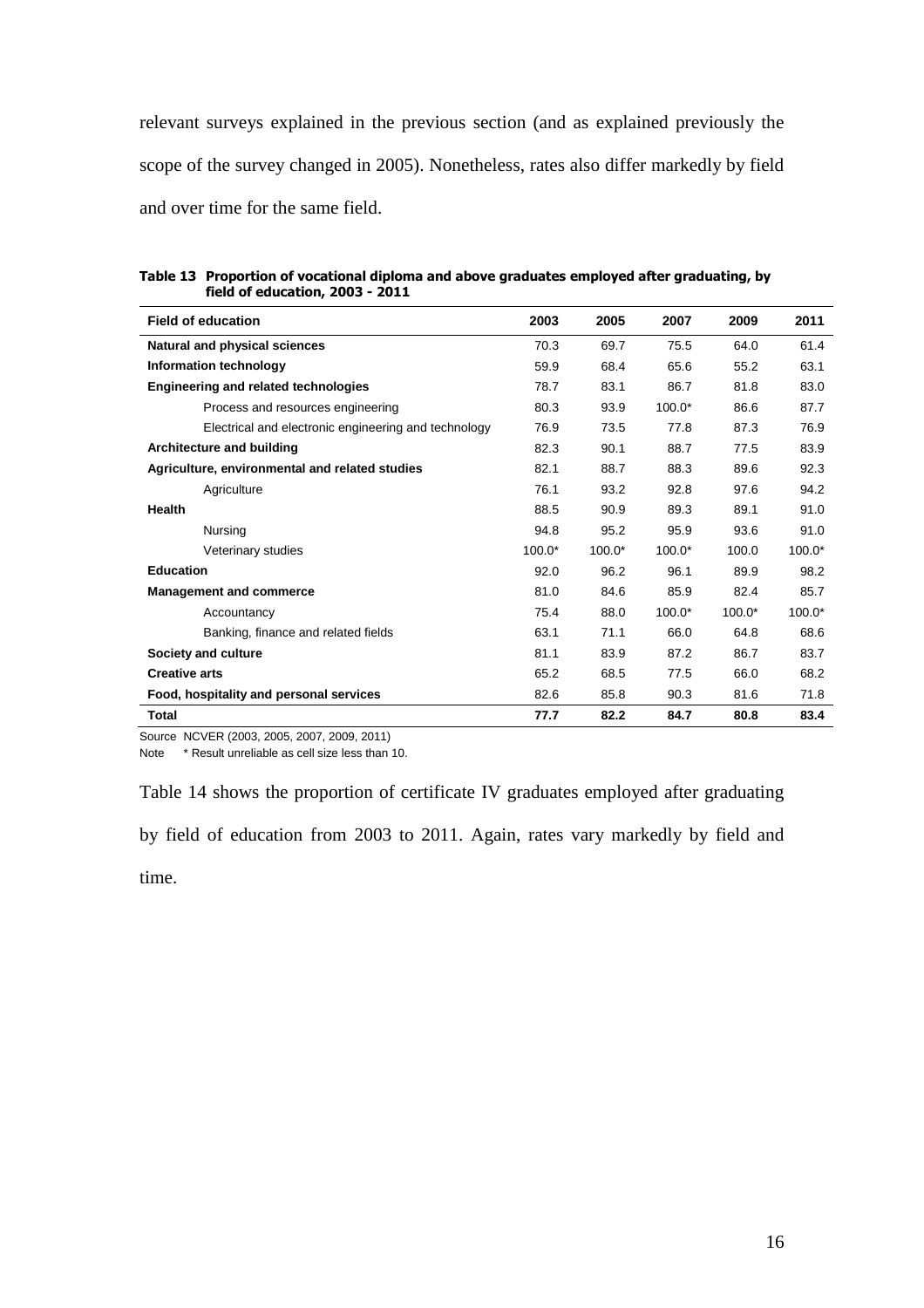| <b>Field of education</b>                            | 2003 | 2005     | 2007     | 2009 | 2011 |
|------------------------------------------------------|------|----------|----------|------|------|
| Natural and physical sciences                        | 83.1 | 75.9     | 77.7     | 70.7 | 59.6 |
| Information technology                               | 52.3 | 61.7     | 58.2     | 61.3 | 58.2 |
| <b>Engineering and related technologies</b>          | 84.8 | 87.7     | 90.8     | 89.4 | 94.6 |
| Process and resources engineering                    | 90.1 | 95.0     | 97.5     | 96.1 | 95.9 |
| Electrical and electronic engineering and technology | 89.0 | 90.1     | 89.9     | 87.4 | 96.1 |
| <b>Architecture and Building</b>                     | 87.1 | 91.8     | 89.8     | 91.3 | 88.3 |
| Agriculture, environmental and related studies       | 80.5 | 86.4     | 86.2     | 89.9 | 90.1 |
| Agriculture                                          | 85.7 | 80.3     | 88.3     | 90.5 | 91.1 |
| <b>Health</b>                                        | 86.9 | 87.4     | 90.8     | 86.6 | 87.7 |
| Nursing                                              | 88.3 | 88.1     | 90.2     | 85.9 | 86.0 |
| Veterinary studies                                   | 88.3 | 92.3     | 96.4     | 89.6 | 96.4 |
| <b>Education</b>                                     | 93.8 | 92.7     | 94.8     | 93.1 | 91.2 |
| <b>Management and commerce</b>                       | 80.0 | 88.0     | 87.7     | 84.2 | 83.7 |
| Accountancy                                          | 90.9 | $100.0*$ | $100.0*$ | 79.6 | 77.6 |
| Banking, finance and related fields                  | 53.3 | 90.4     | 82.6     | 71.9 | 72.9 |
| Society and culture                                  | 71.2 | 82.7     | 85.0     | 82.9 | 83.0 |
| <b>Creative arts</b>                                 | 60.7 | 69.4     | 66.1     | 64.5 | 60.3 |
| Food, hospitality and personal services              | 73.6 | 83.8     | 85.3     | 81.9 | 85.8 |
| <b>Total</b>                                         | 76.4 | 85.3     | 85.1     | 83.6 | 83.1 |

#### **Table 14 Proportion of certificate IV graduates employed after graduating, by field of education, 2003–2011**

Source NCVER (2003, 2005, 2007, 2009, 2011).

\* Result unreliable as cell size less than 10

A comparison of employment rates for each level of qualification in each field of education from 2003 to 2011 with student load in each level of qualification in each field of education from 2003 to 2011 discloses no obvious pattern. While student load and employment rates from 2003 to 2011 seemed to be related in some fields and qualification levels they did not seem to be related in other fields and qualification levels. At this stage of analysis the most that can be concluded is that there is no simple relation between student load in a qualification field and level and the employment rate of its graduates.

# **Conclusions**

This study considered the contention that diplomas' currency in the labour market were losing out to baccalaureates or to other mid-level qualifications. It was found that vocational diplomas maintained their share of the student load of mid-level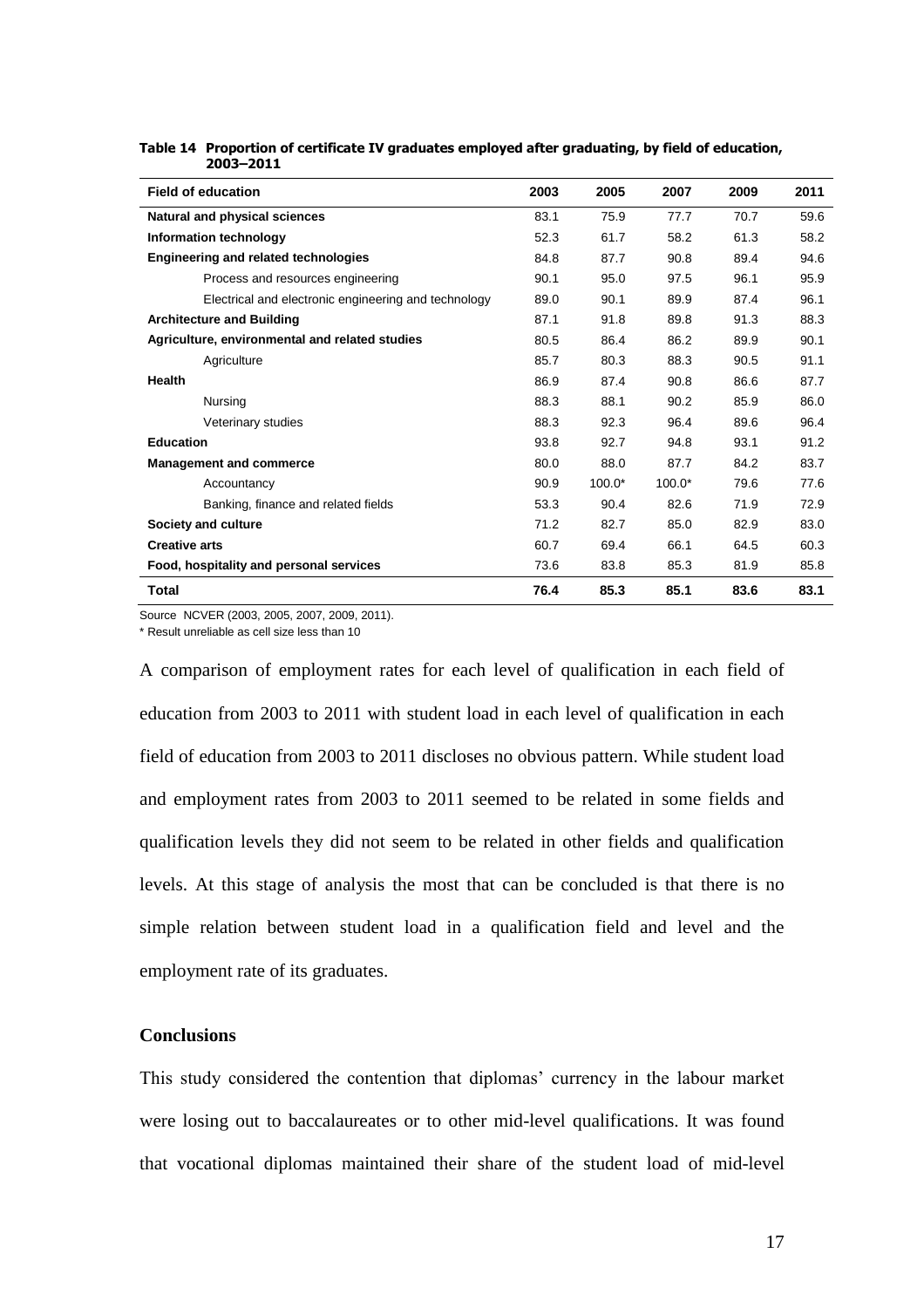qualifications from 2002 to 2011. However, this varies by broad field of education. Diplomas and advanced diplomas together increased their share of mid level qualifications in food, hospitality and personal services (by 17.5 percentage points, off a very small base), health (9.0), society and culture (4.3) and agriculture, environmental and related studies (4.2). Vocational diploma student load shares fell in engineering and related technologies (-9.0), information technology (-5.0) and management and commerce  $(-4.7)$ .

Diplomas did not lose student load share to baccalaureates: in fact, bachelors lost 4.9 percentage points' share of mid-level student load. Certificates IV increased their share of mid level qualifications' student load, by 2.9 percentage points. The biggest gains in certificates IV shares were in engineering and related technologies (6.3), society and culture (4.7), architecture and building (4.6) and management and commerce (4.6).

Changes in shares of mid level qualifications' student load does not seem to be related to employment rates, either for qualifications as a whole or in each broad fields. Aamodt and Arnesen (1995) examined the relation between increasing enrolment in higher education and decreasing rates of graduate employment in Norway in the 1980s and early 1990s. They found that patterns varied by field of education. There was, in a period of economic stagnation a general pattern of increasing higher education enrolment and falling graduate employment rates. However, this did not hold true for health fields, in which student numbers were tightly capped and stable and occupational progression was highly regulated, and in which high graduate employment rates continued. While enrolments in agricultural science were also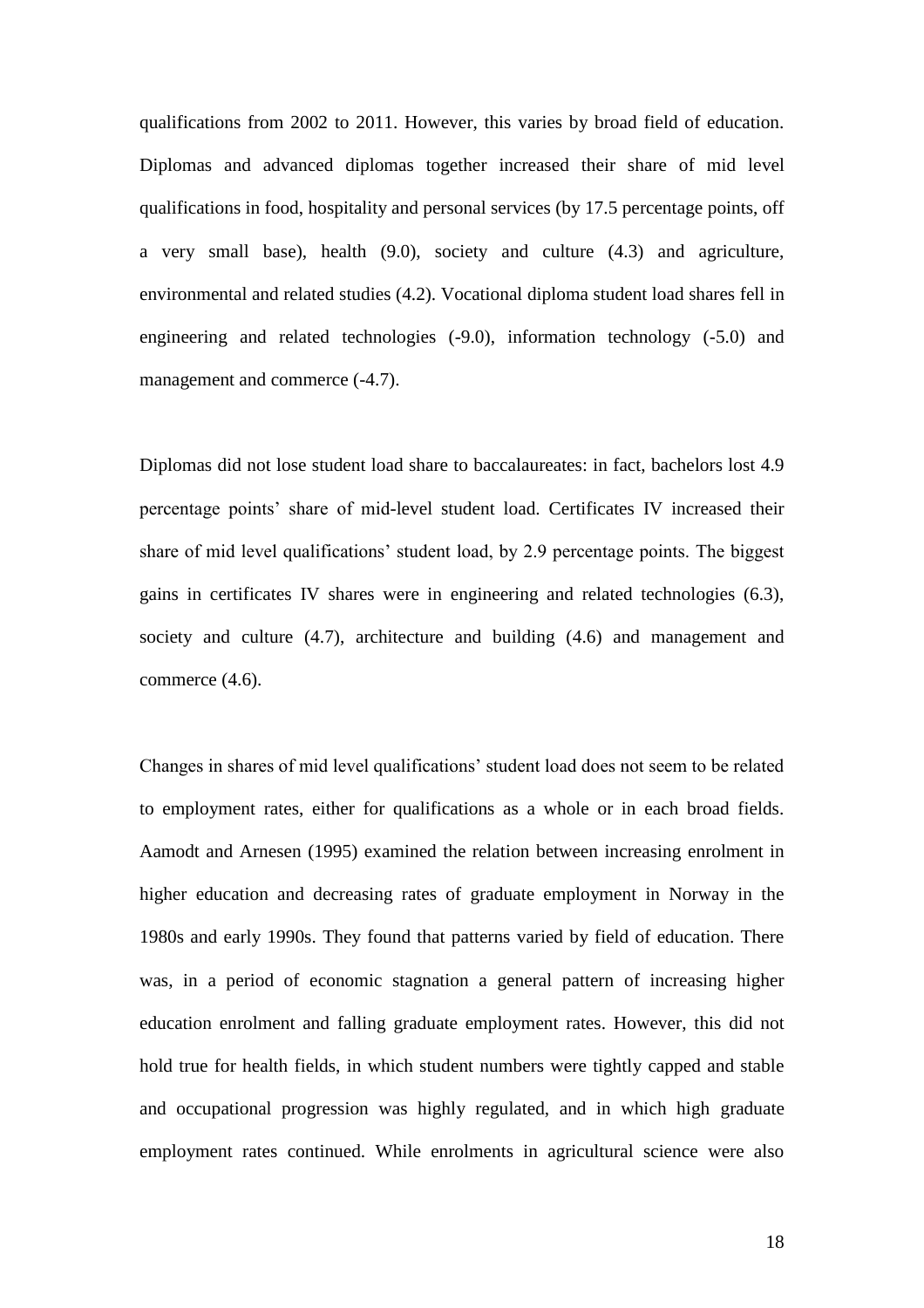stable, employment of graduates in this field fell considerably. Agricultural science graduates, unlike health graduates were not protected from competition from graduates of other fields such as maths and natural sciences.

Similarly, this study found a general pattern of increasing enrolments at all levels but particularly in certificates IVs after the 2008 global financial crisis, and a marked combination of increasing enrolment and decreasing graduate employment in that time in baccalaureates. The study also similarly found considerable variations in enrolment patterns and employment rates between graduates of different fields of education at different levels. This paper is derived from a broad three-year project entitled Vocations: Post-compulsory education and the labour market. In examining occupational progression, researchers in another strand of the Vocations project have emphasised that labour markets are segmented and that it is necessary to examine institutional arrangements and modes of occupational progression (or more frequently lack thereof) (Yu, et al., forthcoming). The evidence presented in this paper suggests that if there is a general pattern of diplomas being supplanted by bachelor degrees, this contention needs to be considerably amended by an analysis segmented by field and considering other levels of qualification. The implications for relevant stakeholders — policy makers educators institutions, employers and students — are that diplomas, and qualifications generally, should be seen as playing different roles in different fields and work. While Karmel and Ngyen (2003) were no doubt correct in observing that diplomas play both a direct labour market role and a 'cross-over' role, the balance between these two roles should be seen as different in different fields, and perhaps as changeable as fields develop. The current role and effectiveness of mid-level qualifications will be tested by further work in the Vocations project